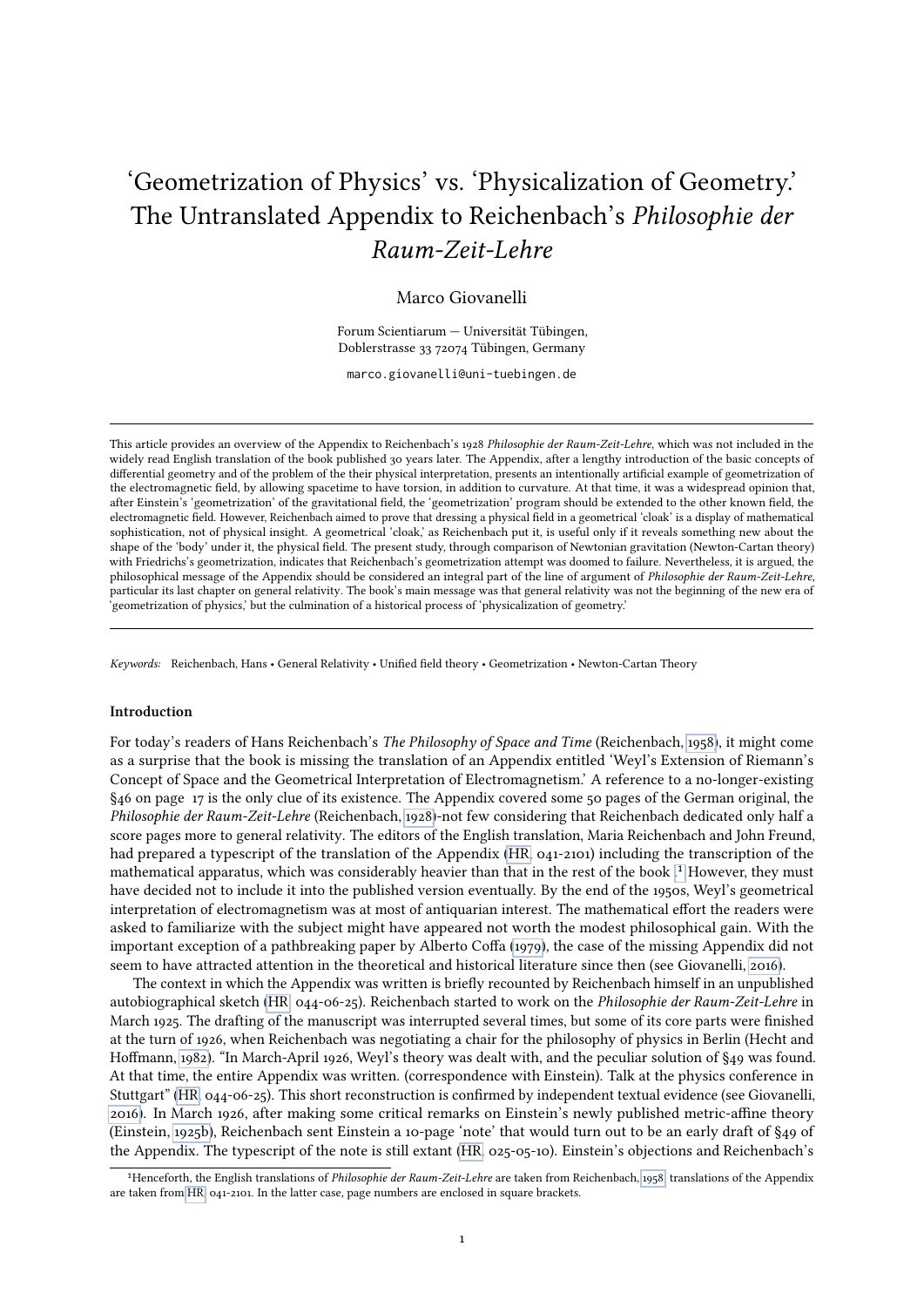replies reveal that contrary to Coffa's [\(1979\)](#page-19-0) claim, Reichenbach's defense of geometrical conventionalism against Weyl's geometrical realism (see Ryckman, [1995\)](#page-20-4) was not the motivation behind Reichenbach's note.

Reichenbach was concerned with the more general problem of the meaning of a 'geometrization' of a physical field. At that time, it was a widespread opinion that after general relativity had successfully geometrized the gravitational field, the next obvious step was to 'geometrize' the electromagnetic field (see, e.g., Eddington, [1921;](#page-19-2) Weyl, [1918a,](#page-20-5) [1921b\)](#page-20-6). However, according to Reichenbach, this research program-the so called unified field theory-project (see Goenner, [2004;](#page-20-7) Sauer, [2014;](#page-20-8) Vizgin, [1994\)](#page-20-9)-was based on a fundamental misunderstanding of the nature of Einstein's geometrical interpretation of the gravitational field. To prove his point, Reichenbach put forward his own attempt of a geometrical interpretation of the electromagnetic field. Thus, he hoped to demonstrate that such geometrization was not much more than a mathematical trickery that in itself does not constitute a gain in physical knowledge. Einstein, in spite of having found some significant technical mistakes in Reichenbach's theory, agreed, at least superficially, with Reichenbach's 'philosophical' message (Lehmkuhl, [2014\)](#page-20-10). Against Einstein's advice, Reichenbach presented this material in public at the Stuttgart meeting of the German Physical Society (Reichenbach, [1926\)](#page-20-11). Later, he included it in the manuscript of the book he was working on as part of a longer Appendix. After some struggle in finding a publisher, the manuscript of the Philosophie der Raum-Zeit-Lehre was finished in October 1927 and published the following year by De Gruyter [\(HR,](#page-0-1) 044-06-25).

The correspondence between Reichenbach and Einstein has been already discussed elsewhere (Giovanelli, [2016\)](#page-20-2). In the present article, I aim to offer an introduction to the Appendix itself. Besides the note that Reichenbach sent to Einstein, which became §49, the Appendix entails over 40 pages of additional material, that are worth further investigation. As the present paper will try to demonstrate, the philosophical message of the Appendix should be considered an integral part of the line of argument of Philosophie der Raum-Zeit-Lehre and, in particular, of its last chapter dedicated to general relativity. As Reicenbach pointed out, according to general relativity, the universal effect of gravitation on all kinds of measuring instruments defines a single geometry, a, in general, non-flat Riemannian geometry. "In this respect, we may say that gravitation is *geometrized*" (Reichenbach, [1928,](#page-20-1) 294; o.e.; tr. 256). We do not speak of deformation of our measuring instruments "produced by the gravitational field", but we regard "the measuring instruments as 'free from deforming forces' in spite of the gravitational effects" (Reichenbach, [1928,](#page-20-1) 294; tr. 256). However, such a geometrical explanation is, according to Reichenbach, not an explanation at all, but merely a codification of a matter of fact. Reichenbach insisted that, also in general relativity, it was still necessary to provide a dynamical explanation of the observed behavior of rods and clocks, although a dynamical explanation of a new kind. Even if "we do not introduce a force to explain the deviation of a measuring instrument from some normal geometry", we must still invoke a force as a *cause* for the fact that "there is a general correspondence [einheitliches Zusammenstimmen] of all measuring instruments" (Reichenbach, [1928,](#page-20-1) 294; o.e.; tr. 256), that all agree on a non-flat Riemannian geometry depending on the matter distribution.

Indeed, according to Einstein's theory, general relativity teaches us that we may consider the "effect of gravitational fields on measuring instruments to be of the same type as all known effects of forces" (Reichenbach, [1928,](#page-20-1) 294; tr. 257). What is characteristic of gravitation respect to other fields is the *universal coupling* of gravitation and matter. Measuring instruments made of whatever fields and particles can be used to explore the gravitational field, and the result of such measurements is independent of the device. As a consequence, it becomes impossible to separate the measuring instruments that measure the background geometry (rods and clocks, light rays, uncharged test particles) from those that measure the dynamical field (charged test particles). The geometrical measuring instruments have become indicators of the gravitational field. However, this does not imply that it is "the theory of gravitation that becomes geometry"; on the contrary, it implies that "it is geometry that becomes an expression of the gravitational field" (Reichenbach, [1928,](#page-20-1) 294; o.e.; tr. 256). For the reader of the English translation, Reichenbach's line of argument makes a short appearance at the end of the sections dedicated to general relativity and is then interrupted abruptly. However, in the original German, Reichenbach's line of argument, it is picked up again and developed for further 50 pages in the Appendix. Thus, the latter is nothing but the second half of an argumentative arch whose first half had been erected in the last chapter of the book.

This study demonstrates how in the Appendix, starting from the affine connection instead of that from the metric, Reichenbach formulated a theory that seems to 'geometrize' both the gravitational and the electromagnetic fields. However, unlike general relativity, Reichenbach's theory does not add any new physical knowledge that was not already entailed in previous theories. Thus, the geometrization of a field is not in itself a physical achievement. A comparison with a geometrization of Newtonian gravity suggested by Kurt Friedrichs [\(1928\)](#page-19-3) at around the same time, provides the simple reason why Reichenbach's attempt was bound to fail[.](#page-1-0)<sup>2</sup> Nevertheless, Reichenbach's theory is revealing of the philosophical message that Philosophie der Raum-Zeit-Lehre was meant to convey. Undoubtedly, general relativity has dressed the distinctive feature of gravitation (its universal coupling with all other physical entities) in a shiny geometrical 'cloak' (a Riemannian geometry with variable curvature). However, in Reichenbach's preferred analogy, one should not mistake "the cloak [*Gewand*] for the body that it

<span id="page-1-0"></span><sup>&</sup>lt;sup>2</sup>This geometrization is known as Newton-Cartan theory, since it was developed independently by Cartan, [1923,](#page-19-4) [1924;](#page-19-5) see Malament, [2012.](#page-20-12)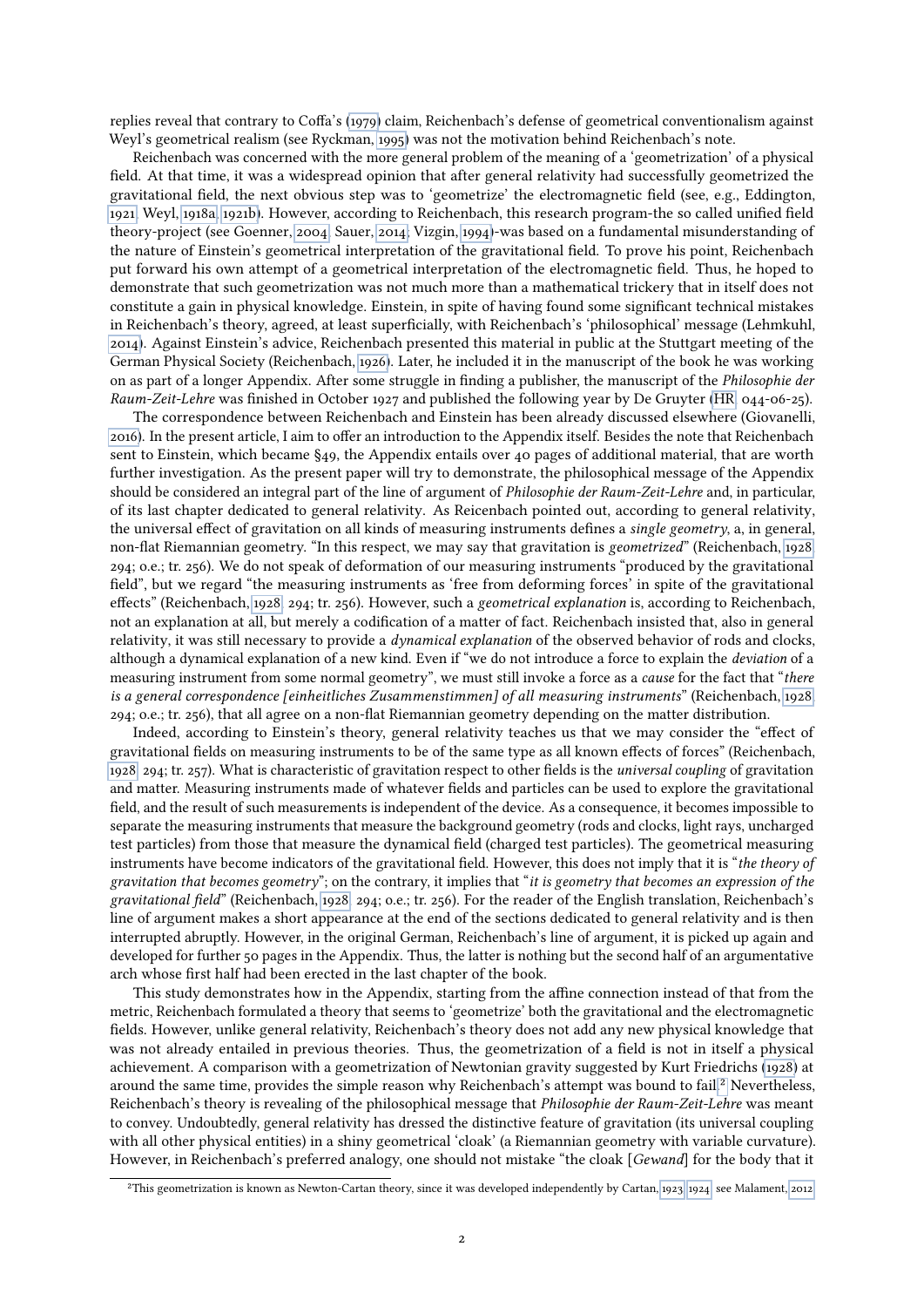covers" (Reichenbach, [1928,](#page-20-1) 354; tr. [493]). Contrary to widespread belief, general relativity was not the dawn of the new era of 'geometrization of physics' that was supposed to dominate 20th-century research for a unified field theory; general relativity was the culmination of a historical process of 'physicalization of geometry' that had begun in the 19th century.

#### 1 The Appendix to the Philosophie der Raum-Zeit-Lehre. Overview and Structure

General relativity rests formally on Riemannian geometry. The latter is based on the 'hypothesis' that the squared distance ds between two neighboring points;  $x_v$  and  $x_v + dx_v$  is a homogeneous, second-order function of the four coordinate differentials. In Einstein's notation (where summation over repeated indices is implied), it reads as follows:

<span id="page-2-0"></span>
$$
ds^2 = g_{\mu\nu} dx_{\mu} dx_{\nu} . \qquad [1]
$$

As is well-known, the coefficients  $g_{\mu\nu} = g_{\nu\mu}$  are at the same time (a) the components of the metric ('measurement') field—a set of 10 numbers that serve to convert coordinate distances  $dx<sub>v</sub>$  between two closed by spacetime points into real distances  $ds = \pm 1$ — and (b) components of the gravitational field. The numerical value of the ds has a physical meaning, if it can be considered as the result of a measurements, which inevitably demand a unit in which to measure. In relativity theory, rods and clocks at relative rest in a free-falling frame, perform orthogonal measurements, clocks supply  $ds = -1$ , and rods  $ds = +1$ . "Why are these measuring instruments adequate for this purpose?" (Reichenbach, [1928,](#page-20-1) 331; tr. [463]). The fundamental property that makes them suitable for measuring the ds was outlined by Reichenbach in §4 of the Philosophie der Raum-Zeit-Lehre (Reichenbach, [1928,](#page-20-1) 26–27; tr. 17). One can chose, say, *n* spacings between the atoms of a rock-salt crystal as a unit of length  $ds = 1$ . As it turns out, two identical crystals that have the same length when lying next to each other are always found to be equally long after having been transported along different paths to a distant place. The same holds for unit clocks. One can arbitrarily choose  $n_1$  wave crests of cadmium atom emitting the red line or  $n_2$  of a sodium atom emitting the yellow line as a unit of time  $ds = -1$ . However, the ratio  $n_1/n_2$  happens to be a natural constant.

General relativity, as a testable theory, stands or falls with this empirical fact (see Giovanelli, [2014\)](#page-19-6). However, it would be possible to think of a world in which rods and clocks does not have this peculiar 'Riemannian' behavior. In this world, it would still be possible to formulate a definition of congruence, that is, a definition of the equality of ds's. However, such definition would not be unique. The units of length would have to be given for every space point, and we could not simply rely on Paris standard meter. In a Riemannian world, if we know the length of a room, we also know the number of unit rods that we can place along one of its walls (Reichenbach, [1928,](#page-20-1) 333; tr. [464]). In a non-Riemannian world, such number would depend upon the path by which the rods were actually brought into the room (Reichenbach, [1928,](#page-20-1) 333; tr. [464]). "Such conditions may seem very strange, but they are certainly possible, and if they were real, we would surely have adapted ourselves to them" (Reichenbach, [1928,](#page-20-1) 333; tr. [464]). Obviously, setting randomly different units of measure at every point would be of little use for the people in such a world. Instead, they would search for a "geometrical method which would characterize the law of change in length during transport; that is, they would search for 'the law of displacement' [Verschiebungsgesetz]" (Reichenbach, [1928,](#page-20-1) 333; tr. [464]): how much lengths change when transported at innitely close points.

Thus, the geometrical problem of formulating such a 'law of displacement' arises. According to Reichenbach, this problem was addressed and solved by Weyl [\(1918a,](#page-20-5) [1918c\)](#page-20-13). Weyl's "solution certainly constitutes a mathematical achievement of extraordinary signicance regardless of its physical applicability" (Reichenbach, [1928,](#page-20-1) 333; tr. [464]). One can think of  $dx_v$  as the components of a vector  $A^{\tau}$ . Weyl realized that there are two separate operations of comparison of vectors  $A^{\tau}$ . Using a somewhat idiosyncratic language. Reichenbach calls the *metric* t comparison of vectors  $A^{\tau}$ . Using a somewhat idiosyncratic language, Reichenbach calls the *metric* the operation<br>of distant-geometrical comparison of lengths of vectors. At every point, once we know the numerical valu of distant-geometrical comparison of lengths of vectors. At every point, once we know the numerical values of the components of a vector  $A^{\mu}$  in a certain coordinate system, the metric  $g_{\mu\nu}$  allows one to calculate its length,<br>a single number  $I^2 = a A^{\mu} A^{\nu}$ . If a different unit of measure is chosen (inches instead of cm a single number  $l^2 = g_{\mu\nu}A^{\mu}A^{\nu}$ . If a different unit of measure is chosen (inches instead of cm), then one would<br>obtain a different number  $l' = \lambda l$ . However, the ratio  $\lambda$  is regarded as an absolute constant (see obtain a different number  $l' = \lambda l$ . However, the ratio  $\lambda$  is regarded as an absolute constant (see Weyl, [1919,](#page-20-14) 102).<br>Weyl realized that on the contrary in the general case it is not possible to establish whether two ve Weyl realized that, on the contrary, in the general case, it is not possible to establish whether two vectors  $A^{\tau}$  and  $A^{\prime\tau}$  at different places have the same direction by simply inspecting their components. Beiche A displacement the operation of near-geometrical comparison of the direction of vectors that takes into account  $\tau$  at different places have the same direction by simply inspecting their components. Reichenbach typically calls the intermediary steps needed to 'displace' or transfer a vector from one place to another. In Reichenbach's characterization, Weyl discovered a type of space more general than the Riemannian space, in which the neargeometrical operation of displacement, rather than the distant-geometrical metrical comparison, represents the most fundamental operation.

In particular, Weyl envisaged a geometrical setting "[t]he comparison of lengths by means of a metric is [. . .] replaced by a comparison of lengths through displacement" Reichenbach, [1928,](#page-20-1) 336; tr. [HR,](#page-0-1) 041-2101, 469. The ratio of units is allowed to change from point to point, thus  $l' = \lambda(x_v)l$  is an arbitrary function of the coordinates. Weyl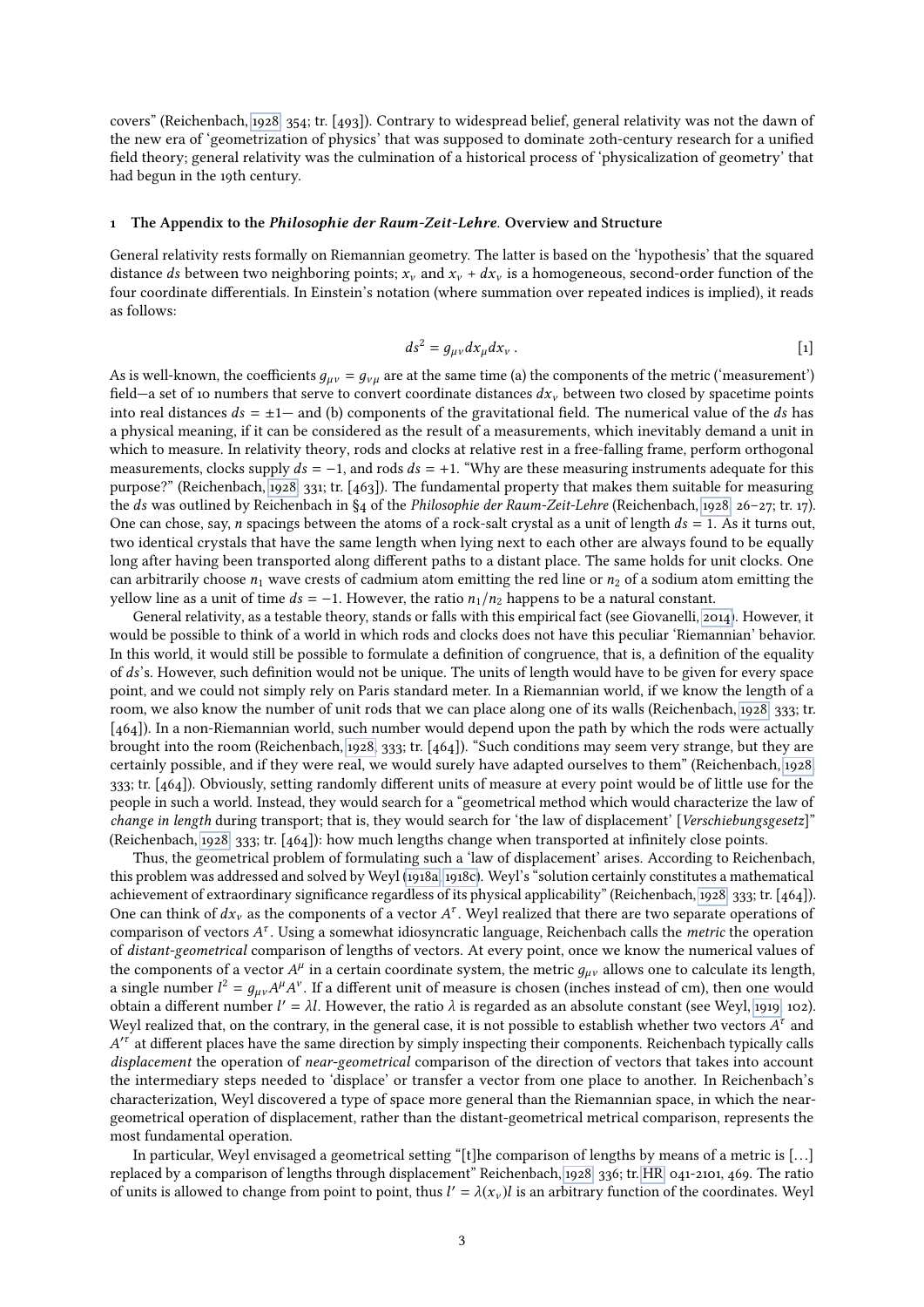found that in such a geometry, the change of length l of a vector transported to a nearby point is expressed by the formula  $d(\log l) = \kappa_{\sigma} dx_{\sigma}$ , where  $\kappa_{\sigma}$  is a vector field. The mathematical 'discovery' of the independence of the operation of displacement and of the metric had important implications in spacetime physics. On the one hand, it turns out to be advantageous to present general relativity as theory based not solely on the metric eq. [\[1\]](#page-2-0) but also on two separate geometrical structures and to impose as a compatibility condition that the length of equal parallel vectors is the same. On the other hand, by weakening such a compatibility condition, one can open new mathematical degrees of freedom that can be used to incorporate the electromagnetic field into the geometry of spacetime. In particular, Weyl [\(1918a\)](#page-20-5) identified  $k_{\sigma}$  with the electromagnetic four-potential (see, e.g., Scholz, [1994\)](#page-20-15). Other strategies of 'geometrizing' the electromagnetic eld were evaluated when Reichenbach was writing the Appendix. One can keep Riemannian geometry but increase the number of dimensions (see, e.g., Einstein, [1927a,](#page-19-7)[b\)](#page-19-8) or abandon the restriction that ds is a quadratic form (Reichenbächer, [1925\)](#page-20-16). However, Reichenbach did not consider these theories and only discussed Weyl's Ansatz and its further developments.

The goal of the Appendix to the Philosophie der Raum-Zeit-Lehre was to outline (1) a generalization of Weyl's mathematical approach based on the work of Eddington [\(1923\)](#page-19-9) and Schouten [\(1922b\)](#page-20-17). In particular, Reichenbach's terminology and notation is taken from the German translation (Eddington, [1925\)](#page-19-10) of Eddington's textbook on relativity (Eddington, [1923\)](#page-19-9). However, Reichenbach followed Schouten [\(1922b\)](#page-20-17) in adopting a more general definition of the operation of displacement. This mathematical treatment, in Reichenbach's parlance, amounts to provide (2) a conceptual denition of the operation of displacement, without asking about its physical realization or interpretation. The second step (3) was to investigate the physical applicability of such a mathematical apparatus. This means dealing with the empirical question whether or not there are objects in nature that behave according to the operation of displacement. This second step amounts to provision of a *coordinative definition* of the operation of displacement. After a coordinative definition has been chosen, Reichenbach (4) presented an example of *physical* application of such a mathematical apparatus. Reichenbach demonstrated that, by resorting to a sufficiently general definition of the operation of displacement with an appropriate physical interpretation, one could provide a geometrical interpretation of the electromagnetic field that was 'just as good' as the geometrical interpretation of the gravitational field provided by Einstein. (5) Finally, Reichenbach reflected on the *philosophical consequences* of his theory. By demonstrating that his geometrization of the electromagnetic field, although impeccable as geometrical interpretation, did not lead to any new physical results, Reichenbach concluded that geometrization in itself was not the reason why general relativity was a successful physical theory. Thus, after a brief introduction of §46, the Appendix is roughly structured in this way:

- 1. The conceptual definition of the operation of displacement  $(\S_{47})$
- 2. The coordinative definition of the operation of displacement  $(\S_{4}8)$
- 3. An example of a physical application of this mathematical apparatus (§49)
- 4. The philosophical consequences (§50)

#### 2 The Conceptual Definition of the Operation of Displacement

#### 2.1 Displacement Space and Metrical Space

Let us assume that a coordinate system is spread over an spacetime region, so that each point is identified by a set of four numbers  $x_v$  (where  $v = 1, 2, 3, 4$ ). This coordinatization is of course completely arbitrary. A vector  $A^a$ <br>placed at some point P with coordinates x, can be thought as an arrow or as the sum of its componen placed at some point P with coordinates  $x_v$  can be thought as an arrow or as the sum of its components  $A^{\mu}$ , the four numbers  $(A, A_0, A_1)$  that we associate with some point P. Given a vector with components  $A^{\mu}$  in four numbers  $(A_1, A_2, A_3, A_4)$  that we associate with some point P. Given a vector with components  $A^{\mu}$  in the coordinate  $x^{\mu}$  in the coordinates  $x^{\mu} = (A x^{\mu} + A x^{\rho}) A^{\mu}$ . A collection of coordinate  $x_v$ , the components  $A^{\prime\mu}$  of the vector in the coordinates  $x_v'$  is  $A^{\prime\mu} = (\partial x^{\prime\mu}/\partial x^{\rho}) A^{\mu}$ . A collection of the numbers  $A^{\mu}$  that change according to this rule is defined as the contravariant c four numbers  $A^{\mu}$  that change according to this rule is defined as the contravariant components of a vector  $A^{\tau}$ .<br>For example, the displacement vector duties enaration between two neighboring points), leading from x For example, the displacement vector,  $d_v$  (the separation between two neighboring points), leading from  $x_v$  to  $x_v + dx_v$  is the prototype of a contravariant vector. In Euclidean geometry, it is always possible to introduce a Cartesian coordinate system in which two vectors are equal and parallel when they have the same components:

$$
A^{\prime \tau} - A^{\tau} = 0. \tag{2}
$$

One can move  $A^{\tau}$  at P with coordinates  $x_v$  to a neighboring point P' with the coordinates  $x_v + dx_v$  from P and<br>place a vector  $A^{\prime\tau}$  there dx, might be called a 'displacement'. If the vector does not change its comp place a vector,  $A^{r}$ , there.  $dx_v$  might be called a 'displacement'. If the vector does not change its components, then<br>it is the 'same' vector at a different point P' it is the 'same' vector at a different point  $P'$ .<br>However, this simple relation does not be

However, this simple relation does not hold if we introduce curvilinear coordinates, e.g., polar coordinates. The components of the vector change according to  $A^{\mu} = (\partial x'^{\mu}/\partial x^{\rho}) A^{\rho}$ . Since the partial derivatives vary from point to point we cannot compare two vectors, even not at neighboring points. Two vectors might have di point to point, we cannot compare two vectors, even not at neighboring points. Two vectors might have different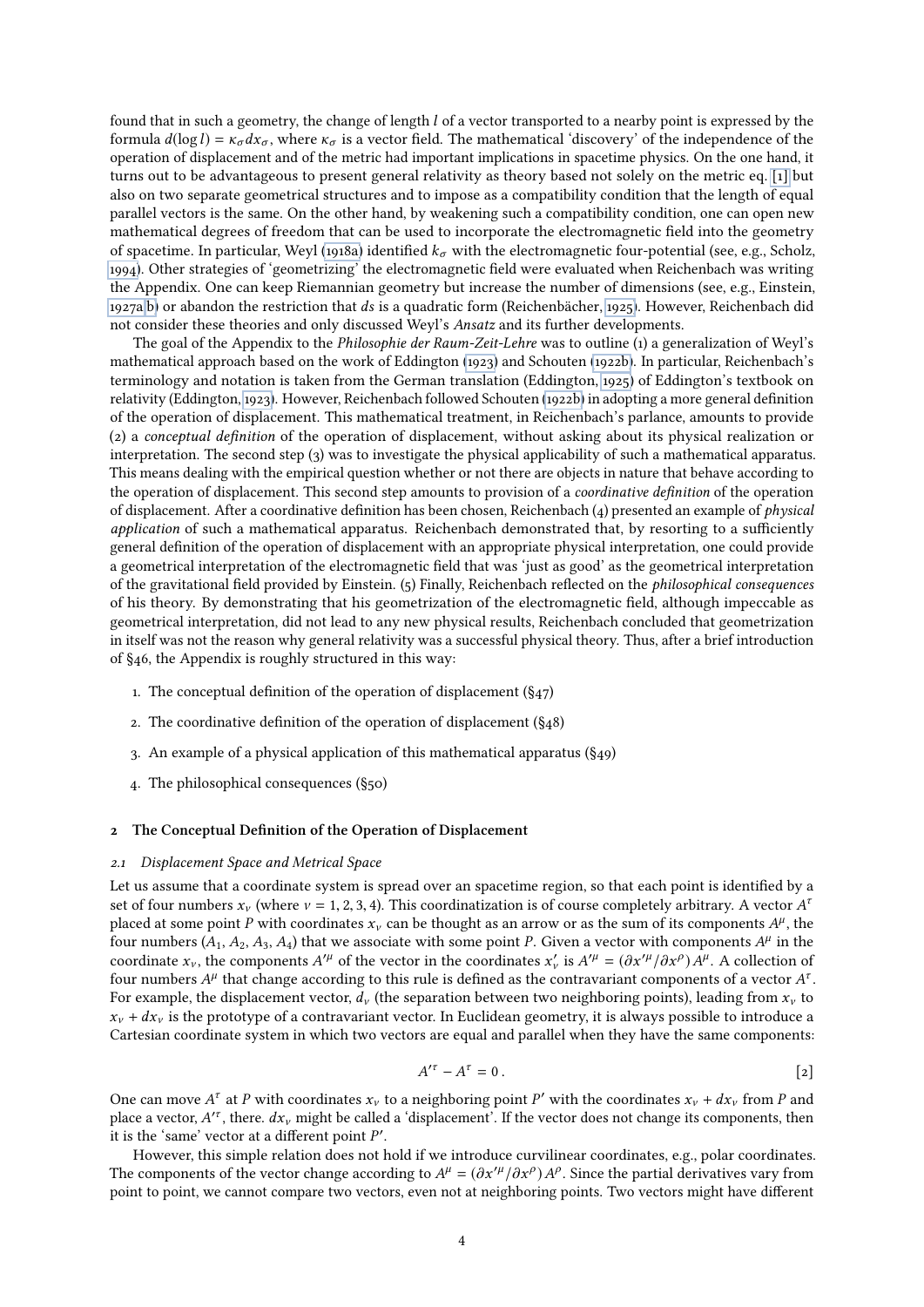components because they are not equal and parallel or because the components have changed in a different way at different points. Thus, if one moves the vector to a neighboring point  $dx<sub>v</sub>$ , one does not know whether the vector has remained the 'same' by simply looking at its components. In other words, we have lost the 'connection' (Zusammenhang) from a point to another. Since the affine geometry is the study of parallel lines, Weyl [\(1918a,](#page-20-5) [1918c\)](#page-20-13) used to speak of the necessity of establishing a 'affine connection' (affiner Zusammenhang). However, it is relation of 'sameness' rather than parallelism that is relevant in this context. According to a nomenclature that was also widespread at that time, Reichenbach typically referred to the operation of 'displacement' (Verschiebung) as the small coordinate difference  $dx_v$  along which the vector is transferred. Since the 'displacement' also indicates the vector  $dx_v$ , the expression 'transfer' (*Übertragung*) was preferred by other authors (see, e.g., Schouten, [1922b,](#page-20-17) [1923\)](#page-20-18).

Displacement. To reinstate the 'connection,' one needs to establish a rule to compare vectors at infinitesimally separated points.

$$
dA^{\tau}=A^{\prime\tau}-A^{\tau}.
$$

Given a vector  $A^{\tau}$  at  $x_{\nu}$  in any coordinate system, we need to determine the components vector  $A^{\tau}$  at  $x_{\nu} + dx_{\nu}$ <br>that is to be considered the 'same vector' as the given vector  $A^{\tau}$  that is  $A A^{\tau} = 0$ . W that is to be considered the 'same vector' as the given vector  $A^{\tau}$ , that is,  $dA^{\tau} = 0$ . We expect that the vector at  $x + dx'$  will depend linearly on the vector at  $x +$  further, the change in the components between th  $x_v + dx'_v$  will depend linearly on the vector at  $x_v$ ; further, the change in the components between the two points will be proportional to the coordinate shifts  $dx$ . Thus we expect a rule that takes the form. will be proportional to the coordinate shifts  $dx_{\nu}$ . Thus, we expect a rule that takes the form:

<span id="page-4-0"></span>
$$
dA^{\tau} = \Gamma_{\mu\nu}^{\tau} A^{\mu} dx_{\nu} . \tag{3}
$$

The quantity  $\Gamma_{\mu\nu}^{\tau}$  has three indices, that is, entails  $\tau$  possible combinations of  $\mu \times \nu$  coefficients, which can vary arbitrarily from worldpoint to worldpoint. In other words, the  $\Gamma^{\tau}$  are arbitrary con arbitrarily from worldpoint to worldpoint. In other words, the  $\Gamma_{\mu\nu}^{\tau}$  are arbitrary continuous functions of the  $x_{\nu}$ .<br>Notice that Beichenbach, following Schouten (1922a), did not impose the symmetry of the *u*, Notice that Reichenbach, following Schouten [\(1922a\)](#page-20-19), did not impose the symmetry of the  $\mu$ ,  $\nu$ , so that in general  $T_{\mu\nu}^{\tau} \neq \Gamma_{\nu\mu}^{\tau}$ . Thus, in four-dimensions, one has  $4 \times 16 = 64$  coefficients, which reduce to  $4 \times 10 = 40$ , if  $\Gamma_{\mu\nu}^{\tau} = \Gamma_{\nu\mu}^{\tau}$ .<br>Starting with a vector  $A^{\tau}$  at a point *P* with coordinates x, on

Γ Starting with a vector  $A^{\tau}$  at a point P with coordinates  $x_{\nu}$ , one may displace this vector along  $dx_{\nu}$  to the labourt P' with coordinates  $x_{\nu} + dx_{\nu}$  using eq. [a], one can compute the components vector  $A'^{\tau}$ worldpoint P' with coordinates  $x_v + dx_v$ ; using eq. [\[3\],](#page-4-0) one can compute the components vector  $A^{r}$  at P' that is<br>equal and parallel to  $A^r$  at P in any coordinate system. The  $\Gamma^r$  is not a tensor  $\Gamma^r = 0$  in a Cartes equal and parallel to  $A^{\tau}$  at P in any coordinate system. The  $\Gamma^{\tau}_{\mu\nu}$  is not a tensor.  $\Gamma^{\tau}_{\mu\nu} = 0$  in a Cartesian coordinate system so that the components of a vector do not change under parallel transport. system, so that the components of a vector do not change under parallel transport. However,  $\Gamma_{\mu\nu}^{\tau} \neq 0$  in a different coordinate system, so that the components of a vector do change under parallel transport. Cont coordinate system, so that the components of a vector do change under parallel transport. Continuing this process step after step from  $A^{r\tau}$  to  $A^{r\tau}$ , to  $A^{r\tau}$  and so on, we obtain a broken-line curve. As the size of each displacement<br>goes to zero, this broken line becomes a continuous curve  $x$  (s): goes to zero, this broken line becomes a continuous curve  $x_v(s)$ :

<span id="page-4-1"></span>
$$
\frac{dA^{\mu}}{ds} = \Gamma_{\mu\nu}^{\tau} A^{\mu} dx_{\nu} .
$$
\n[4]

Let P and Q be two worldpoints connected by a curve. If a vector is given at P, then this vector may be moved<br>parallel to itself along the curve from P to O: for given initial values of  $A^{\tau}$ , eq. [4] gives the unknown parallel to itself along the curve from P to Q; for given initial values of  $A^{\tau}$ , eq. [\[4\]](#page-4-1) gives the unknown components of the vector  $A^{\prime\tau}$ , which is being subjected to a continuous parallel displacement, in which s of the vector  $A^{\prime\tau}$ , which is being subjected to a continuous parallel displacement, in which step is labeled by the<br>parameter s. Thus, eq. [4] picks up the straightest among all possible curves between P and Q; that parameter s. Thus, eq. [\[4\]](#page-4-1) picks up the *straightest among all possible curves* between P and Q; that is, the lines whose direction along itself is parallel transported. At this stage, neither the notion distance nor angles between vectors have been defined. Nevertheless, the operation of displacement is sufficient to compare the length of parallel vectors, that is the length relative to other lengths along the same straightest line. We can compare the lengths of any two sections of this curve, that is, determine the ratio of the 'number of steps' s (the so-called affine parameter) involved in each of them.



Figure  $1 -$  The nonexistence of infinitesimal parallelograms (Reichenbach, [1928,](#page-20-1) 348)

<span id="page-4-2"></span>3

The displacement is not assumed to be symmetric  $\Gamma_{\mu\nu}^{\tau} \neq \Gamma_{\nu\mu}^{\tau}$ . This implies that, if four neighboring infinitesimal vectors are parallel in pairs and equally infinitesimal vectors are parallel in pairs and equally long in the sense of the displacement, they will not form a quadrilateral. Thus, by transporting a vector parallel to itself starting from P, one will not arrive at the same point  $P$ . In the general displacement space, there are no infinitesimal parallelograms  $\left(\frac{dx}{^\mu} + \left(\delta x\right)^\mu - \Gamma^\mu_{\nu\alpha}(\delta x)^\alpha (dx)^\nu{}^3\right)$  $\left(\frac{dx}{^\mu} + \left(\delta x\right)^\mu - \Gamma^\mu_{\nu\alpha}(\delta x)^\alpha (dx)^\nu{}^3\right)$  $\left(\frac{dx}{^\mu} + \left(\delta x\right)^\mu - \Gamma^\mu_{\nu\alpha}(\delta x)^\alpha (dx)^\nu{}^3\right)$ . If we require the connection to be symmetric, the vectors will form a connection to be symmetric, the vectors will form a quadrilateral, and we will arrive at the same point P

The difference between a symmetric connection and a non-symmetric one  $\Gamma_{\mu\nu}^{\tau} - \Gamma_{\nu\mu}^{\tau}$  is a tensor of third rank  $J_{\mu\nu}$ ,  $\tau = \frac{1}{2}\Gamma_{\mu\nu}^{\tau} - \Gamma_{\nu\mu}^{\tau} = 0$ .<br>tensor is called an asymmetry tensor or torsi This tensor is called an asymmetry tensor or torsion. However, Reichenbach did not introduce this notation (see below appendix [A.](#page-18-0)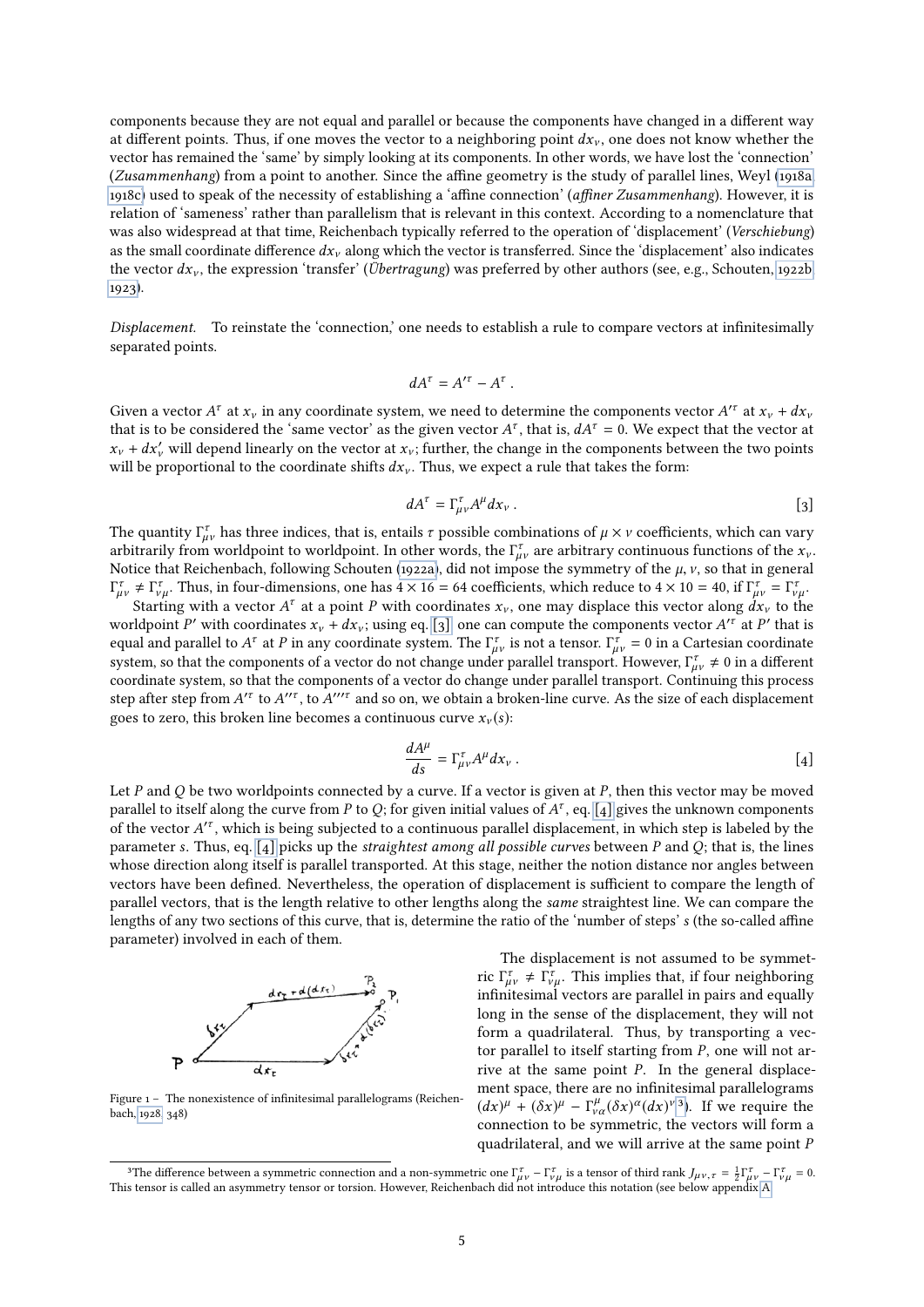(Reichenbach, [1928,](#page-20-1) 348–349; tr. [485–486]). However, the vector thus obtained will not be, in general, the same vector as the one we have started from; that is, it will not be equal and parallel to it. The parallel transport of a vector  $A^{\tau}$  from A to B and from B to A is reversible (on transferring back along the same curve, you get back the<br>initial vector at P); however in general, parallel transport along a curve depends on the curve, not on initial vector at P); however, in general, parallel transport along a curve depends on the curve, not only on the initial and final points. Thus, the components of  $A^{\prime\tau}$  at B depend on the path chosen:

$$
A^{\prime \tau}-A^{\tau}=\int_{s}\Gamma_{\mu\nu}^{\tau}A^{\mu}dx_{\nu}
$$

where the integral s depends on the path. Given a vector at one point P, using the  $\Gamma_{\mu\nu}^{\tau}$ , one can determine which<br>is the 'same' vector at the neighboring point P'. To determine which is the 'same' vector at a poi is the 'same' vector at the neighboring point P'. To determine which is the 'same' vector at a point Q that is a<br>finite distance from P, then we will have to 'transport' the initial vector along a succession of infinitesi finite distance from  $P$ , then we will have to 'transport' the initial vector along a succession of infinitesimal steps to reach the final point Q. However, the vector thus obtained will generally depend on the path chosen between P and Q. Thus, it is meaningless to speak of the 'same vector' at different distant points. The difference between  $A^T$ <br>and  $A^T$  might vanish or not depending on the path of transportation. As a consequence, a vector  $A^T$ and  $A^{\prime\tau}$  might vanish or not depending on the path of transportation. As a consequence, a vector  $A^{\tau}$  transported<br>parallel around any closed curve might not return to the same vector. It is generally said that par parallel around any closed curve might not return to the same vector. It is generally said that parallel transport is, in the general case, non-integrable.

Thus, integrability occurs only in a particular class of spaces, in which it is allowable to speak of the same vector at two different distant points P and P'. Such spaces are characterized by the fact that  $\Gamma^{\tau}_{\mu\nu}$  can be made<br>vanish everywhere by a suitable choice of coordinates, that is by introducing linear coordinates (s vanish everywhere by a suitable choice of coordinates, that is, by introducing linear coordinates (such as Cartesian coordinates). Given the 64 coefficients of the connection  $\Gamma^{\tau}_{\mu\nu}$  at every point, it would be difficult to decide by sheer inspection whether this is the case. One needs therefore to introduce a criterion of integra sheer inspection whether this is the case. One needs, therefore, to introduce a criterion of integrability. From the connection alone, one can construct the following tensor:

$$
R^{\tau}_{\mu\nu\sigma}(\Gamma) = \frac{\partial \Gamma^{\tau}_{\mu\nu}}{\partial x^{\sigma}} - \frac{\partial \Gamma^{\tau}_{\mu\sigma}}{\partial x^{\nu}} + \Gamma^{\tau}_{\alpha\nu} \Gamma^{\alpha}_{\mu\sigma} - \Gamma^{\tau}_{\alpha\sigma} \Gamma^{\alpha}_{\mu\sigma}.
$$

Weyl called this four-index symbol 'direction curvature,' and it is always antisymmetrical in νσ, but possesses no<br>other symmetry properties. Thus, in general, it has  $4 \times 4 \times 6 = 96$  components. If the tensor  $R^{\tau}$  (Γ) other symmetry properties. Thus, in general, it has  $4 \times 4 \times 6 = 96$  components. If the tensor  $R^{\tau}_{\mu\nu\sigma}(\Gamma)$  vanishes, one can introduce 'linear' coordinate systems, which are characterized by the fact that in them, th one can introduce 'linear' coordinate systems, which are characterized by the fact that in them, the same vectors have the same components at different points of the systems. If it does not, it is impossible to introduce such a 'linear' coordinate system. Thus, from the operation of displacement alone, one can construct an analogon of the Riemann tensor  $R^{\tau}_{\mu\nu\sigma}(g)$  without any reference to the metric  $g_{\mu\nu}$ .

Metric. If only the operation of displacement is defined, it does not make sense to say that a vector has a magnitude and direction, since non-parallel vectors are not comparable. When vectors lie along different straightest lines, we need to specify an additional operation to compare their magnitudes and directions. The notions of length and angles are defined by means of the dot product of two vectors. By the summation convention, the dot product  $A^r B_\mu$  stands for the sum of the four quantities  $A_1 B^r$ ,  $A_2 B^r$ ,  $A_3 B^r$ ,  $A_4 B^r$ <br>as the dot product of the vector with itself  $I^2 - A$ ,  $A^\mu$ . The angle  $\theta$  $^{\mu}B_{\mu}$  stands for the sum of the four quantities  $A_1B^1$ ,  $A_2B^2$ ,  $A_3B^3$ ,  $A_4B^4$ . The squared length of a vector is defined<br>at the dot product of the vector with itself  $I^2 - A$ ,  $A^{\mu}$ . The angle  $\theta$  of two as the dot product of the vector with itself  $l^2 = A_\mu A^\mu$ . The angle  $\theta$  of two unit vectors is  $A^\mu B_\mu = \cos \theta$ . These expressions use two different kinds of vector components of the same vector, one with a subscript and one with a superscript. The components  $A^{\mu}$  change inversely to changes in scale of coordinates  $A'^{\mu} = (\partial x'^{\mu}/\partial x^{\rho}) A^{\rho}$ ;<br>consequently they are called 'contravariant' components. A change in the same way as the changes in th consequently, they are called 'contravariant' components.  $A_\mu$  change in the same way as the changes in the scale of coordinates  $A'_\mu = (\partial x^\rho / \partial x'^\mu) A_\rho$ ; consequently, they are called 'covariant' components of a vector. Since one<br>change components the other the langth of a vector  $l^2 = A$ ,  $A^{\mu}$  is the same in the new coordinate gys change compensates the other, the length of a vector  $l^2 = A_{\mu}A^{\mu}$  is the same in the new coordinate system. One<br>can write the same vector  $A^{\tau}$  in terms of its covariant and contravariant components  $A^{\tau} = e^{-A\mu} = e^$ can write the same vector  $A^{\tau}$  in terms of its covariant and contravariant components  $A^{\tau} = e_{\mu}A^{\mu} = e^{\mu}A_{\mu}$ . By setting  $e^{\mu} \cdot e^{\nu} = g^{\mu \nu}$  and  $e_{\mu} \cdot e_{\mu} = g_{\mu \nu}$ , the dot product of a vector with itself can be written:

<span id="page-5-1"></span>
$$
q^{2} = g_{\mu\nu}A^{\mu}A^{\nu} = g^{\mu\nu}A_{\mu}A_{\nu} = A^{\mu}A_{\mu}.
$$

The  $q_{\mu\nu}$  is the so-called metric (i.e., measurement) tensor. Its primary role is to indicate how to compute an invariant length *l* of a vector  $A^{\tau}$  from its components  $A^{\mu}$ , which are in general different in different coordinate systems;<br>its secondary role is to allow the conversion between contravariant and covariant components  $A^{\$ its secondary role is to allow the conversion between contravariant and covariant components  $A^{\nu} = g_{\mu\nu}A^{\mu}$  and  $A^{\nu} = g^{\mu\nu}A$ . The contravariant vector  $A^{\tau}$  could be for the displacement vector  $dx^{\nu}$  4. Then nothing but eq. [\[1\]](#page-2-0) which extracts the distance between two neighboring points from their coordinates. If  $A^{\tau}$  is  $dx^{\nu}/ds$  (where ds is the timelike interval which is an element of the four-dimensional trajectory of a s secondary role is to allow the conversion between contravariant and covariant components  $A^{\nu} = g_{\mu\nu}A^{\mu}$  and  $A^{\nu} = g^{\mu\nu}A_{\mu}$ [.](#page-5-0) The contravariant vector  $A^{\tau}$  could be for the displacement vector  $dx^{\nu}$ .<sup>4</sup> T  $dx^{\nu}/ds$ , (where ds is the timelike interval which is an element of the four-dimensional trajectory of a moving<br>point), then Lis length of the four-velocity vector  $u^{\nu}$ ,  $d^2x^{\nu}/ds^2$  is the four-acceleration vector, a point), then l is length of the four-velocity vector  $u^{\nu}$ ,  $d^2x^{\nu}/ds^2$  is the four-acceleration vector, and so on. What is<br>worth noting is that in Reichenbach's parlance, the 'metric' qui is so defined that allows th worth noting is that in Reichenbach's parlance, the 'metric'  $g_{\mu\nu}$  is so defined that allows the comparison of the

<span id="page-5-0"></span><sup>&</sup>lt;sup>4</sup>As Reichenbach rightly noticed, "writing of a coordinate differential with a lower index is a mistake" (Reichenbach, [1928,](#page-20-1) 348; tr. [485; fn. ]), since coordinate differentials are the prototype of contravariant vectors. However, it is standard in physical literature.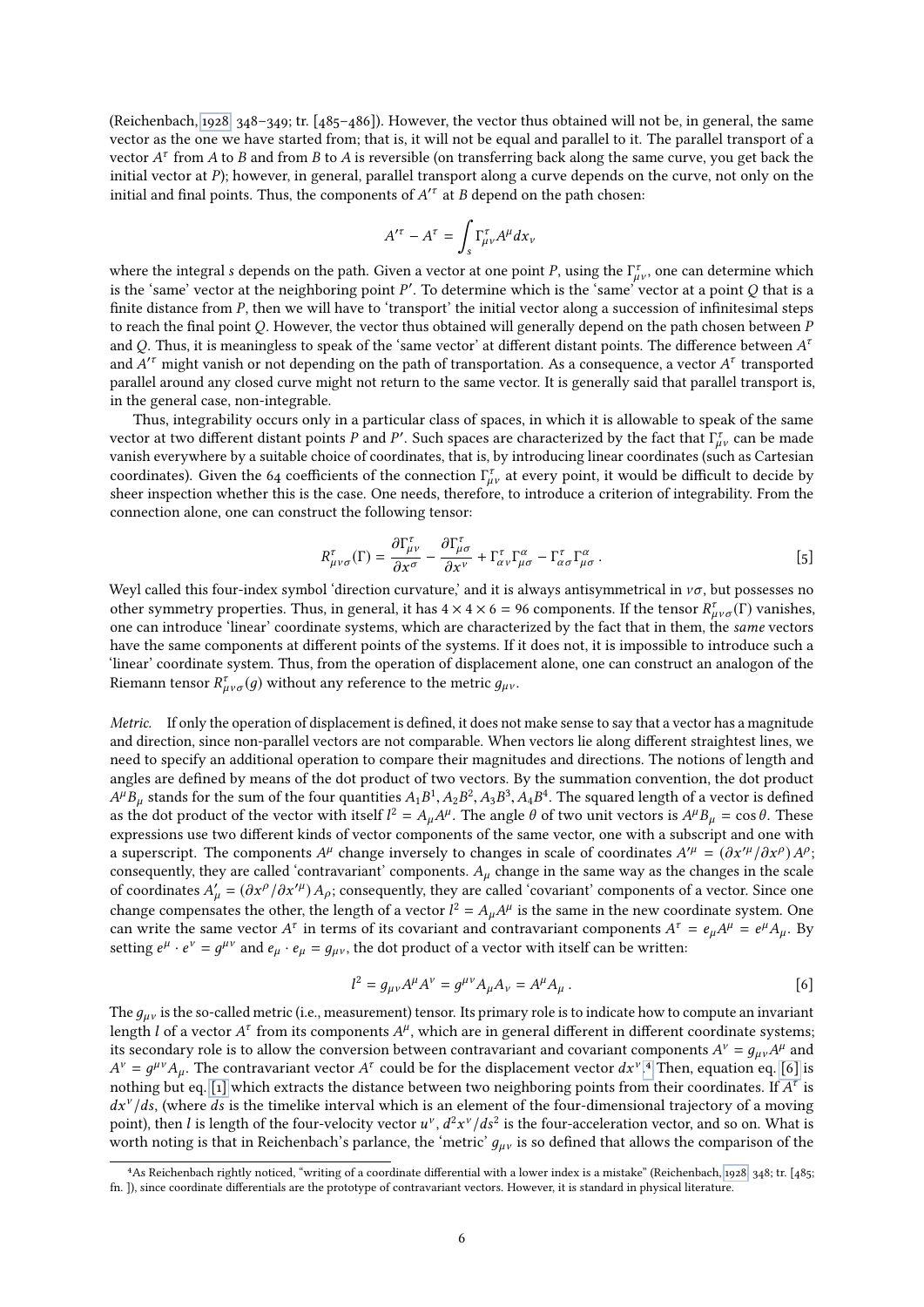length of two vectors  $l$  and  $l'$  not only at the same point in different directions, but at distant points independently<br>of the path of transportation: of the path of transportation:

$$
l'-l=\sqrt{g_{\mu\nu}A^{\mu}A^{\nu}}-\sqrt{g'_{\mu\nu}A'^{\mu}A'^{\nu}}.
$$

In other words, if two vectors are equal at P (that is  $l' - l = 0$ ), they will be equal at P', whatever the path they are transported. In Beichenbach's parlance, for a manifold to be a metrical space, it is not sufficient t are transported. In Reichenbach's parlance, for a manifold to be a metrical space, it is not sufficient that the dot product is defined at every point (i.e., it is possible to compare the lengths of vectors at the same point in different directions); in addition, the dot product should not change under parallel transport.

Compatibility between the Metric and the Displacement. The two operations defined by Reichenbach, the displacement and the metric, relate to different subjects. The metric does not say anything about whether the two vectors at different points have the same direction, whereas, by contrast, the displacement does not supply a number for vector lengths and, therefore, cannot be used for the comparison of unequal lengths. However, if the purely affine notion of vectors is not enough to define the length of a vector in general, it does allow for the comparison of lengths of parallel vectors, i.e., relative to other lengths along the same straightest line. In this case, the two operations, the displacement and the metric, refer to a common subject. Therefore, they might contradict each other. Two vectors at different points that are of equal lengths according to the metric  $l' - l \neq 0$ <br>might be of unequal lengths in the sense of the displacement  $A'^{r} - A^{r} = 0$ . Thus, every time a compari might be of unequal lengths in the sense of the displacement  $A^{rT} - A^{T} = 0$ . Thus, every time a comparison of the law operations of comparison one is referring lengths is at stake, we would always have to specify which of the two operations of comparison one is referring to. In Reichenbach's view, although this situation is "logically permissible, it is geometrically unsatisfactory" (Reichenbach, [1928,](#page-20-1) 339; tr. [473]). It seems reasonable to require that the two operations are so defined such that the assertions they make in common are not contradictory. Vectors that are of equal lengths  $A^{r\tau} - A^{\tau} = 0$ <br>according to the displacement should be of equal-length vector  $I' - I = 0$  according to the metric see Reich according to the displacement should be of equal-length vector  $l' - l = 0$  according to the metric see Reichenbach, [1929.](#page-20-20)

Reichenbach intended to demonstrate how it was possible to construct a class of 'balanced spaces,' that is, spaces in which some degree of compatibility between the metric and the displacement is assured. Although none of these possible geometries might turn out to be "applicable to reality, the problem still has purely geometrical interest" (Reichenbach, [1928,](#page-20-1) 339; tr. [473]). In any case, the class of balanced spaces represents "an even more general geometrical frame than Riemannian geometry for the description of reality" (Reichenbach, [1928,](#page-20-1) 339; tr. [473]). How to construct a balanced space? According to Reichenbach, there are two possible ways to accomplish this goal. (1) One may "limit the scope of the metric"; that is, one may weaken the full compatibility condition between the metric and affine connection, "so that it will no longer refer to statements that result from the use of the displacement" (Reichenbach, [1928,](#page-20-1) 339; tr. [474]). Only the ratio of the  $g_{\mu\nu}$  is preserved by parallel transport, and the length of vectors becomes path-dependent: the square of the length of equal and parallel vectors  $l^2$  is<br>only proportional. (a) One may "limit the displacement so that statements common to the displacement and only proportional. (2) One may "limit the displacement so that statements common to the displacement and the metric no longer contradict one another" (Reichenbach, [1928,](#page-20-1) 339; tr. [474]); that is, one might impose the full compatibility condition between the affine connection and the metric. The absolute values of the  $q_{\mu\nu}$  are preserved under parallel transport, and the length of vectors is path-independent: the square of the lengths of equal and parallel vectors  $l^2$  are the same. Reichenbach called the type of space obtained by the first method a *displacement space* because in it, the displacement is the dominant principle to which the metric will ha displacement space because in it, the displacement is the dominant principle to which the metric will have to be adapted. The type of space that results from the second approach is called a metrical space because in this case, the metric dominates, and the displacement is subordinate to it.

Since the metric and the displacement are two independent geometrical operations, to define a 'balanced space,' Reichenbach needed to introduce a formal measure of their reciprocal compatibility. Following Eddington, Reichenbach introduced a mathematical object that determines how much the length  $l$  of a vector changes  $d$  (<br>under parallel transport: 2 under parallel transport:

$$
d(l^2) = \underbrace{(\frac{\partial g_{\mu\nu}}{\partial x_{\sigma}} + \Gamma_{\mu\sigma,\nu} + \Gamma_{\nu\sigma,\mu})A^{\mu}A^{\nu}dx_{\sigma}}_{K_{\mu\nu,\sigma} = \nabla g_{\mu\nu}}.
$$
 [7]

The tensor  $K_{\mu\nu,\sigma}$ <sup>5</sup> measures the degree compatibility of the metric and the connection, that is, the degree of covariant consta[ncy](#page-6-0) of the metric. A space in which  $K_{\mu\nu,\sigma}$  is defined is a 'balanced space.'

<span id="page-6-0"></span><sup>&</sup>lt;sup>5</sup>The non-metricity tensor in modern parlance.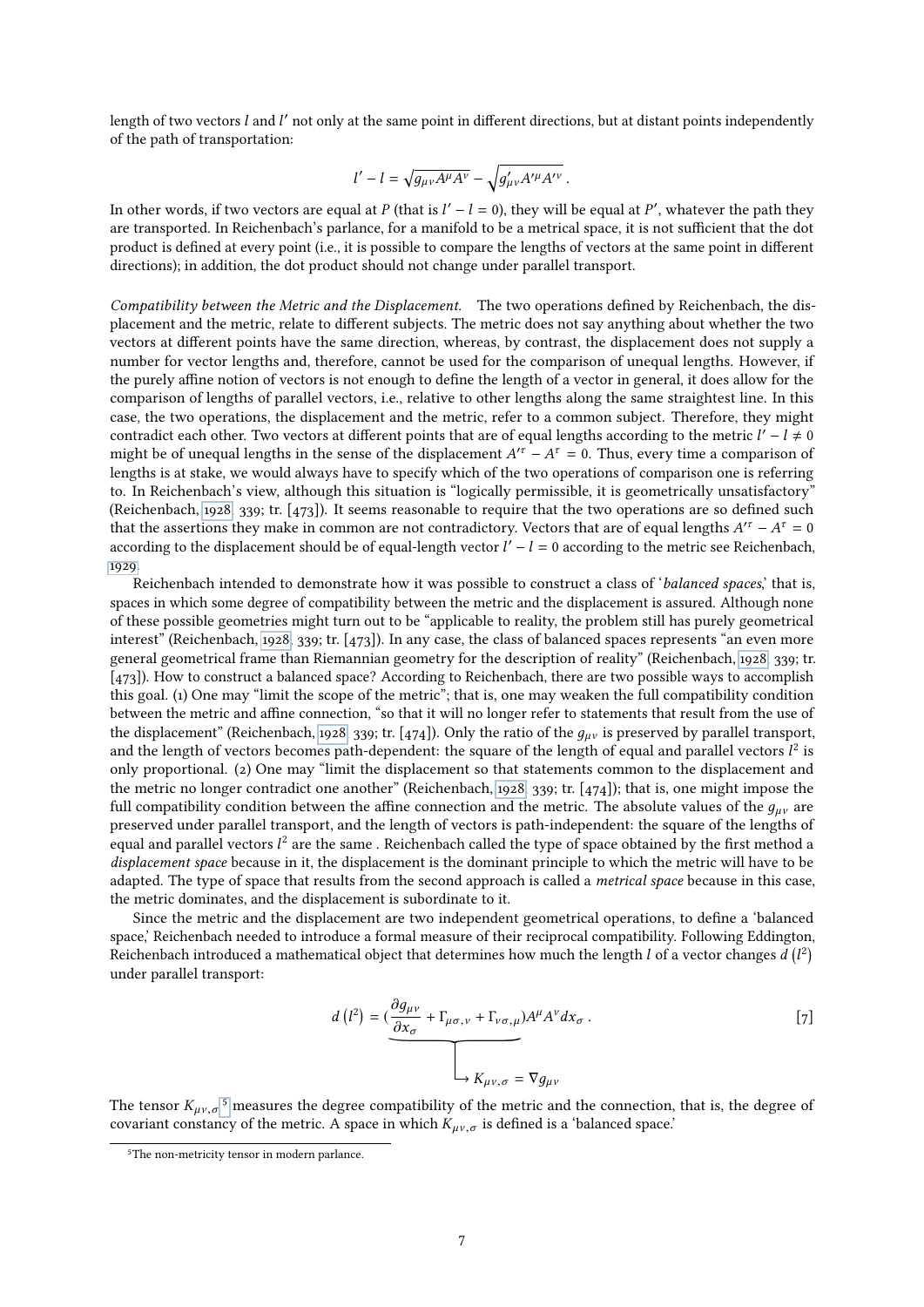#### 2.2 'Balanced' Spaces

Based on the tensor  $K_{\mu\nu,\sigma}$ , Reichenbach introduced a formal classification of balanced spaces (see below appendix [A\)](#page-18-0):

General Displacement Space. The contradiction between the metric and the displacement is avoided, by relaxing the metric-compatibility condition:

$$
K_{\mu\nu,\sigma}=g_{\mu\nu}\cdot\kappa_{\sigma}\qquad d\left(l^2\right)=l^2\kappa_{\sigma}dx_{\sigma}.
$$

The dot product of vectors is defined at one point (one can compare the length of two vectors at the same point in different directions)[.](#page-7-0) Still, it is not preserved under parallel transport, but it is only proportional.<sup>6</sup> This means that the angle between two parallel transported vectors, but not their lengths, is preserved. To compare the lengths of vectors attached to different points, such length has to be transported from one point to another, and, in general, the result would depend on the path on transportation. In addition to the knowledge of the  $g_{\mu\nu}$ , the determination of the length l of a vector requires knowledge of four more quantities'  $\kappa_{\sigma}$ . For two infinitesimally close points, change in length dl of a vector satisfy the relation  $dl/l = \kappa_1 dx + \kappa_2 dy + \kappa_3 dx + \kappa_4 dl = \kappa_\sigma dx_\mu$ . If one further imposes the condition  $\Gamma^{\tau}_{\mu\nu} = \Gamma^{\tau}_{\mu\nu}$ , one arrives, as a special case, at the geometry originally introduced by Weyl [\(1918a\)](#page-20-5), the Weyl space. In this geometry, the affine connection takes the form:

<span id="page-7-2"></span>Christoffel Symbols  
\n
$$
\Gamma^{\tau}_{\mu\nu} = -\left\{\begin{matrix} \mu\nu \\ \tau \end{matrix}\right\} + \underbrace{\frac{1}{2}g^{\tau}_{\mu}\kappa_{\nu} + \frac{1}{2}g^{\tau}_{\nu}\kappa_{\mu} - \frac{1}{2}g_{\mu\nu}\kappa^{\tau}}_{\text{terms depending on } g_{\mu\nu} \text{ and } \kappa_{\sigma}} \tag{8}
$$

As one can see, the metric  $g_{\mu\nu}$  does not determine the components of  $\Gamma^{\tau}_{\mu\nu}$  alone, but only together with four-vector  $\kappa$ . The straightest lines are defined as usual by the condition that vectors transported  $\kappa_{\sigma}$ . The straightest lines are defined as usual by the condition that vectors transported along them should always remain parallel to them. However, such lines cannot be interpreted as the shortest lines since the concept of length along different curves is not meaningful. In this setting, starting from the Weyl connection, one can construct the analogon of the Riemann tensor from the connection, in an usual way:

<span id="page-7-1"></span>
$$
B^{\tau}_{\mu\nu\sigma} = \frac{\partial \Gamma^{\tau}_{\mu\nu}}{\partial x^{\sigma}} - \frac{\partial \Gamma^{\tau}_{\mu\sigma}}{\partial x^{\nu}} + \Gamma^{\tau}_{\alpha\nu} \Gamma^{\alpha}_{\mu\sigma} - \Gamma^{\tau}_{\alpha\sigma} \Gamma^{\alpha}_{\mu\sigma}.
$$
 [9]

∂x ∂x Weyl demonstrated how the eq. [\[9\]](#page-7-1) splits into two parts:

$$
B^{\tau}_{\mu\nu\sigma} = R^{\tau}_{\mu\nu\sigma} - \frac{1}{2} g^{\tau}_{\mu} f_{\nu\sigma}
$$

where  $R_{\mu\nu\sigma}^{\tau}$  corresponds to the Riemann tensor, and  $f_{\mu\nu}$  is an antisymmetric tensor of rank 2. Weyl realized<br>that in this geometry there are two kinds of curvature a direction curvature (*Richtungskrümmung*) that in this geometry, there are two kinds of curvature, a direction curvature (*Richtungskrümmung*)  $R_{\mu\nu\sigma}^{\tau}$  and a vector  $R^{\tau}$  with the parallel displacement of a vector length curvature (*Streckenkrümmung*)  $f$ length curvature (*Streckenkrümmung*)  $f_{\mu\nu}$ . The tensor  $R^{\tau}_{\mu\nu\sigma}$  vanishes when the parallel displacement of a vector<br>subjected to a change of direction is integrable. The tensor functions when and only when the subjected to a change of direction is integrable. The tensor  $f_{\mu\nu}$  vanishes when and only when the transfer of lengths is integrable.

General Metrical Space. The alternative way to construct a 'balanced space' is to impose a more restrictive condition on the displacement

$$
d\left(l^2\right)=0\qquad K_{\mu\nu,\sigma}=0\,.
$$

This implies that the dot product of two vectors is preserved under parallel transport; not only the angle between two parallel transported vectors but also their lengths remain unchanged. As a consequence, one can compare not only the length of vectors at one point in different directions but also at distant points. Thus, the absolute values of the  $q_{uv}$  is defined, not only their ratios. Due to the existence of a metric, the shortest lines are defined. However, in general, they are not identical with the straightest lines defined by the displacement. To make these

<span id="page-7-0"></span><sup>&</sup>lt;sup>6</sup>For this reason, to avoid confusion, it is important to emphasize that in Reichenbach's parlance, the general displacement space is not the affine space. It is a semi-metric space.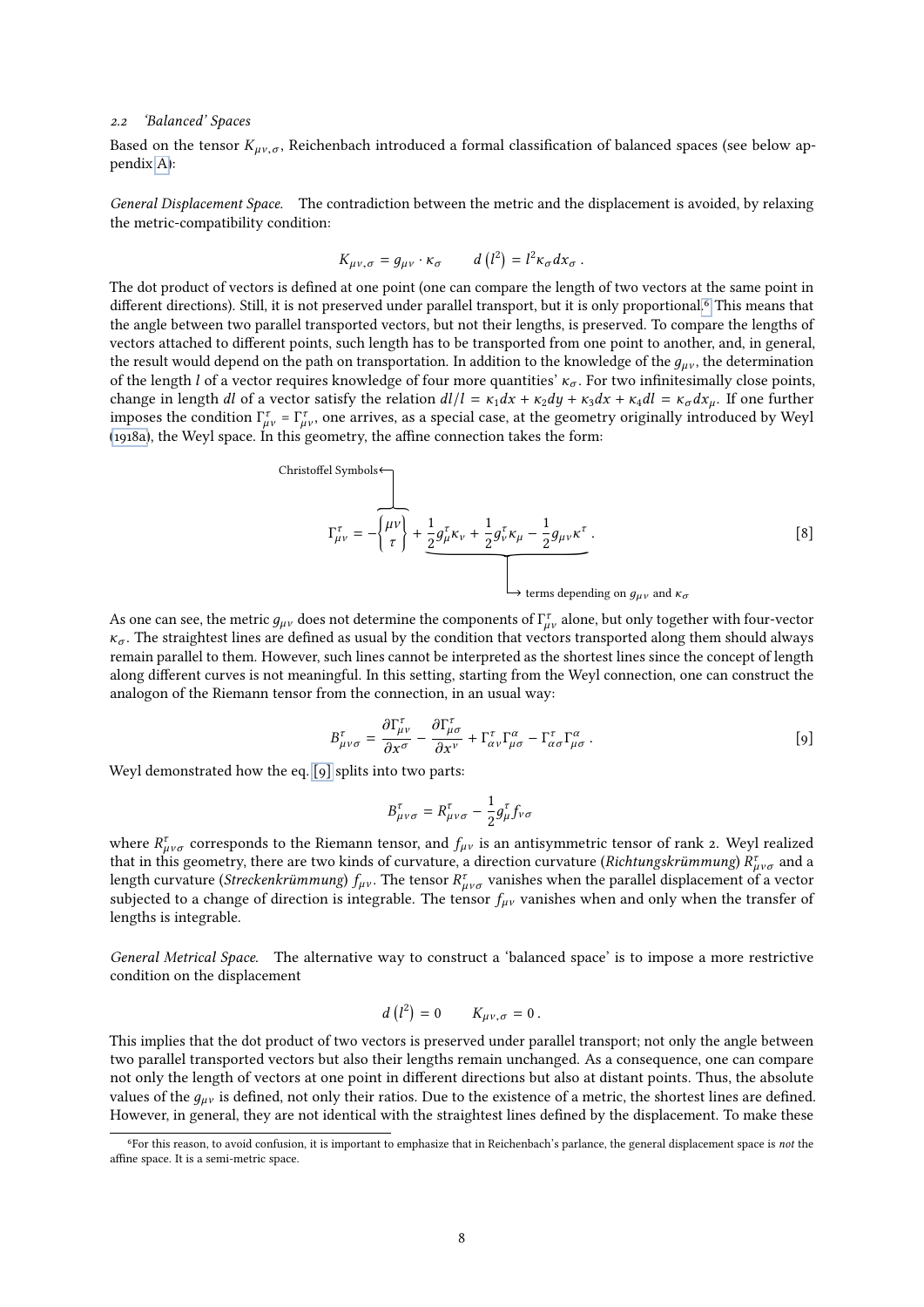two special lines coincide, one needs to impose the additional restriction  $\Gamma_{\mu\nu}^{\tau} = \Gamma_{\nu\mu}^{\tau}$ . With this imposition, one obtains Riemann connection<sup>7</sup>[:](#page-8-0)

<span id="page-8-1"></span>
$$
\Gamma^{\tau}_{\mu\nu} = -\left\{\begin{matrix} \mu\nu \\ \tau \end{matrix}\right\} = \frac{1}{2} g^{\tau\sigma} \left( \frac{\partial x_{\mu\sigma}}{\partial x_{\nu}} + \frac{\partial g_{\nu\sigma}}{\partial x_{\mu}} - \frac{\partial g_{\mu\nu}}{\partial x_{\sigma}} \right) . \tag{10}
$$

This condition guarantees that the affine 'straights' are at the same time the lines of extremal 'length.' The components of  $\Gamma^{\tau}_{\mu\nu}$  have the same numerical values of the so-called Christoffel symbols of the second kind as<br>they are calculated from the metric quantity first derivatives. They measure the variability of quantit they are calculated from the metric  $g_{\mu\nu}$  and its first derivatives. They measure the variability of  $g_{\mu\nu}$  with respect to the coordinates. Thus, the metric  $g_{\mu\nu}$  and its derivatives uniquely determine the components of  $\Gamma_{\mu\nu}^{\tau}$ . If one starts with a symmetric metric  $g_{\mu\nu}$  the Christoffel symbols are indeed the only possible starts with a symmetric metric  $g_{\mu\nu}$ , the Christoffel symbols are indeed the only possible choice; thus, the full compatibility of the metric and the connection is assured from the outset. By contrast, if one defines the operation of displacement independently from the metric, the Riemannian connection eq. [\[10\]](#page-8-1) appears only as a special case that is achieved by introducing a series of arbitrary restrictions. There are, of course, different Riemannian connections of different curvatures  $R^{\tau}_{\mu\nu\sigma}(\Gamma)$ . If one imposes the further condition that the direction curvature  $(Richtunaskriimmun\sigma)$  vanishes, one obtains the Euclidean space: (Richtungskrümmung) vanishes, one obtains the Euclidean space:

$$
R^{\tau}_{\mu\nu\sigma}(\Gamma)=0.
$$

In the Euclidean space, not only the length but also the direction of vectors is comparable at a distance. Thus, it is meaningful to speak of the same vector at different points. Indeed, in Cartesian coordinates, two vectors with the same components are equal and parallel.

#### <span id="page-8-3"></span>3 The Coordinative Definition of the Operation of Displacement

Reichenbach's classification of geometries (see appendix [A\)](#page-18-0)<sup>8</sup> opened mathematical possibilities that, in principle, could be used in physics. As one would expect from Reichenbach, to give physical meaning to the metric and the displacement, one must provide a 'coordinative definition' of both operations. "Only after a coordinative definition has been chosen, can we define the judgments as 'true' or 'false'" (Reichenbach, [1928,](#page-20-1) 357; o.e.; tr. [498]). "The choice of the indicator is, of course, *arbitrary*, since no rule can tell us what entities we should use for the realization of the process of the metric or displacement" (Reichenbach, [1928,](#page-20-1) 357; tr. [498]). However, a choice is necessary. In Reichenbach's view, unless the geometrical operations introduced into the foundations of the theory can be directly identied with real objects, the theory cannot be compared with experience. The success of relativity theory lies in the fact that spacetime measurements carried out with real physical systems (rods and clocks, light rays, free-falling particles, etc.) are more correctly described in that theory of previous theories.

In three-dimensional space, one can use rigid rods to measure lengths of three-dimensional vectors l; in this way, the metric acquires a physical meaning. Rigid rods (that do not change their lengths when transported) define a comparison of length, but no comparison of direction; thus, they are not suitable indicators of the operation of parallel displacement. For this purpose, one might use the axis of a gyroscope, whose angular momentum vector maintains its direction. By displacing the gyroscope step by step parallel to itself from  $P$  to  $P'$ , one defines the straightest lines between those two points. We can introduce a similar interpretation of the two opera straightest lines between those two points. We can introduce a similar interpretation of the two operations in four dimensions. The metric  $q_{\mu\nu}$  is measured not only by rigid rods but also by ideal clocks, which give physical meaning to the length of the four-dimensional vector *l*. Thus,  $g_{\mu\nu}$  represents the *chronogeometrical structure* of spacetime. A similar coordinative definition should be provided for the displacement  $\Gamma^{\tau}_{\mu\nu}$ . A gyroscope only is not sufficient, because we now have to maintain the direction of a four-dimensional vector. Reiche is not sufficient, because we now have to maintain the direction of a four-dimensional vector. Reichenbach suggested that one can tentatively adopt the velocity four-vector  $u^{\tau}$  as the physical realization of the operation of displacement (Eddington, 1922.) When the particle is not accelerating (that is it moves inertially) displacement (Eddington, [1923,](#page-19-9) ). When the particle is not accelerating (that is, it moves inertially), the direction of the velocity vector does not vary. Thus, the motion of force-free particles can be used to define physically the straightest line between two spacetime points. In this sense, the  $\Gamma^{\tau}_{\mu\nu}$  is sometimes said to represent the *inertial* structure of spacetime structure of spacetime.

In the last chapter of the Philosophie der Raum-Zeit-Lehre, Reichenbach presented general relativity as a theory based one primary geometrical structure, the metric  $g_{\mu\nu}$ . In the Appendix the theory, general relativity appears as a theory based on two different geometrical structure, the affine connection  $\Gamma_{\mu\nu}^{\tau}$ , the metric  $g_{\mu\nu}$  and their connection  $K$  . Recognizing the autonomous role of the affine connection has an immed their compatibility condition  $K_{\mu\nu,\sigma}$ . Recognizing the autonomous role of the affine connection has an immediate advantage. The latter allows one to pick out the straightest lines directly, without the detour via the metric  $g_{\mu\nu}$ and the shortest line. Indeed, a test particle in any given point on its trajectory does not 'know' about the integral length of the timelike curve between the point where the particle is and some other point where the particle is 7

<span id="page-8-0"></span><sup>&</sup>lt;sup>7</sup>The Levi-Civita connection.

<span id="page-8-2"></span><sup>&</sup>lt;sup>8</sup>For a similar classification, see also Infeld, [1928a](#page-20-21)[,b.](#page-20-22)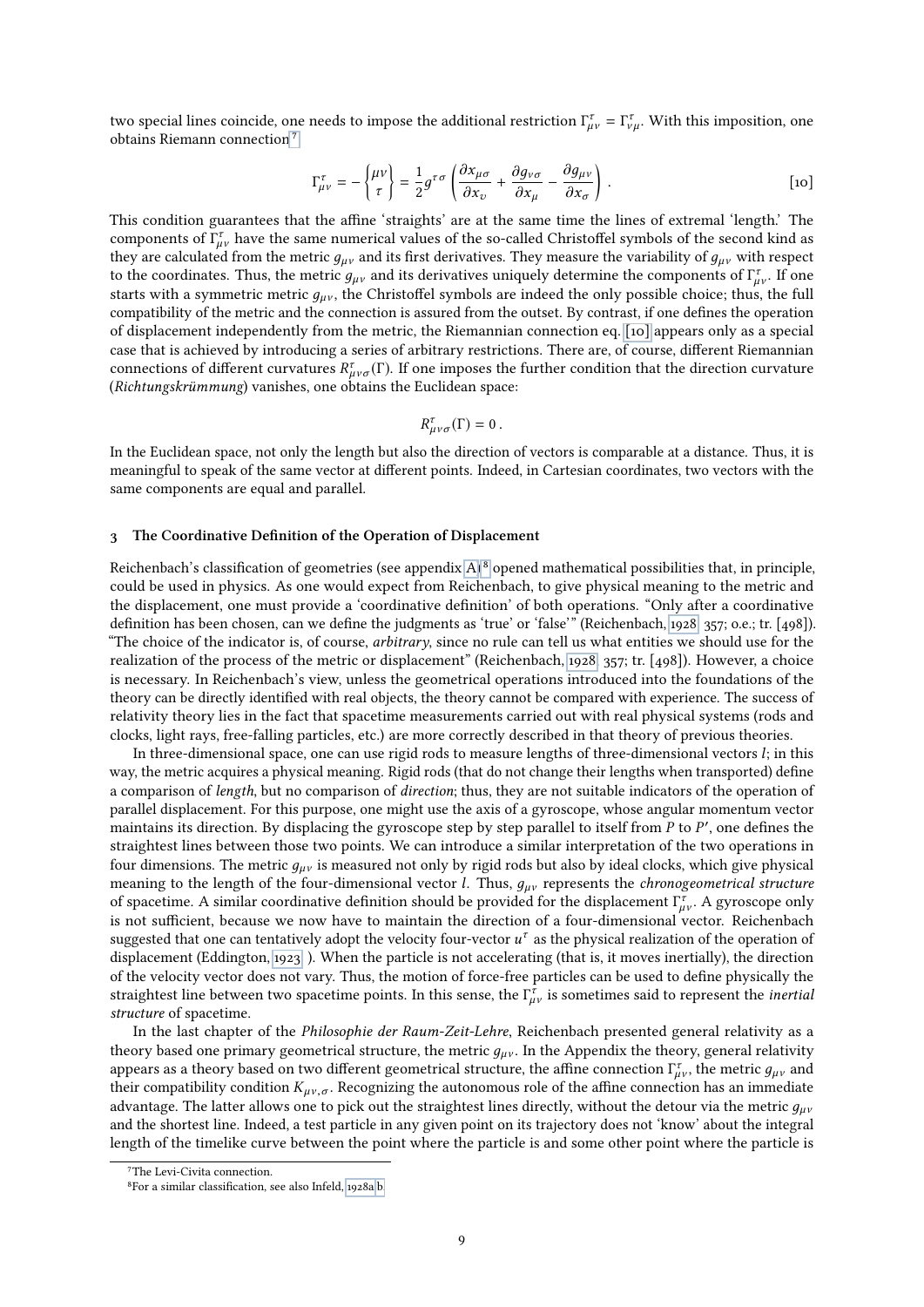directed to. Thus, it is more suitable to claim that test particles follow the 'straightest' or auto-parallel line, that is the line having the differential property of preserving the direction of the velocity vector  $u^{\tau}$  unaltered while<br>the vector is displaced by dx. Given the velocity vector  $u^{\tau}$  at one point, the  $\Gamma^{\tau}$  allows on the vector is displaced by  $dx_{\nu}$ . Given the velocity vector  $u^{\tau}$  at one point, the  $\Gamma_{\mu\nu}^{\tau}$  allows one to determine the components of the equal and parallel vector  $u'^{\tau}$  at an infinitesimally later point on i components of the equal and parallel vector  $u^{\prime\tau}$  at an infinitesimally later point on its path. When an uncharged<br>particle moves freely its velocity vector is carried along by parallel displacement; that is the veloc particle moves freely, its velocity vector is carried along by parallel displacement; that is, the velocity does not change. Thus, the particle does not accelerate and move along an auto-parallel curve  $x_v(s)$ . To appreciate the power of this formalism is useful to consider as a warm-up exercise the 'geometrized' formulation of Newtonian gravitation theory suggested by Kurt Friedrichs [\(1928\)](#page-19-3) at around the same time Reichenbach was working on the Appendix .

Let us introduce a flat Newtonian spacetime with independent, mutually orthogonal spatial and temporal metrics  $h^{\mu\nu}$  ( $h^{11} = h^{22} = h^{33} = -1$  and  $= 0$ ),  $g_{\mu\nu}$  ( $g_{44} = 1$  and the rest  $= 0$ ). In a prototypical field theory (Maxwell) electrodynamics. Newton theory of gravitation, etc.) the field equations (Maxwell e electrodynamics, Newton theory of gravitation, etc.), the field equations (Maxwell equations, Poisson equation, etc.) relate the field variables to the source variables (four-current, matter density), and the latter are related to the possible trajectories of our particle by equations of motion (Friedman, [1983,](#page-19-11) 193ff.). The latter take the general form:

<span id="page-9-0"></span>flat affine connection  
\n
$$
\mu \frac{du^{\tau}}{ds} \overrightarrow{\Gamma_{\mu\nu}^{\tau}} u^{\mu} u^{\nu} = [\text{field strengths}] \times [\text{coupling factor}] .
$$
\n
$$
\downarrow \qquad \qquad [\text{11}]
$$
\n
$$
\downarrow \qquad \qquad \downarrow \qquad \qquad [\text{22}]
$$

In a world with the electroÂmagnetic force  $f_{\mu\nu}$  but without gravity, objects that carry no electrical charge  $\rho$  move on the straightest lines of the flat connection  $\overline{\Gamma}_{\mu\nu}^{\tau}$ ; that is, the four-velocity vector is displaced parallel to itself, and there is no change in velocity  $du^{\tau}/ds = 0$ . A connection is 'flat' if a coordinate and there is no change in velocity  $du^{\tau}/ds = 0$ . A connection is 'flat' if a coordinate system can be introduced<br>in which  $\bar{\Gamma}^{\tau} = 0$  everywhere i.e.  $R^{\tau}$  (F) = 0. Charged objects (objects subject to the forces) are in which  $\overline{\Gamma}_{\mu\nu}^{\tau} = 0$  everywhere, i.e.,  $R_{\mu\nu\sigma}^{\tau}(\Gamma) = 0$ . Charged objects (objects subject to the forces) are pulled off the interval motion by the electromagnetic field depending on their charge of  $\overline{f}u^$ their inertial motion by the electromagnetic field depending on their charge  $\rho f_v^{\tau} u^{\nu}$ . Thus, the velocity vector of charged particles is not transported parallel to itself along their path. The ratio of the inertia Then there is not transported parallel to itself along their path. The ratio of the inertial mass  $\mu$  and the counting factor as different from particle to particle. Objects with the same mass and smaller electric charge coupling factor  $\rho$  is different from particle to particle. Objects with the same mass and smaller electric charge and objects with the same charge and greater mass are less susceptible to electromagnetic fields. Thus, one is able to approximate the straightest paths by using objects of progressively greater masses or smaller charges. As a consequence, motions are divided into two classes: inertial, force-free motions represented by straightest worldlines determined by  $\overline{\Gamma}_{\mu\nu}^{\tau}$  and motions caused by the action of forces. One can apply the same approach to the gravitational field. In this case, the field variable is the gravitational scalar potential  $\Phi$ gravitational field. In this case, the field variable is the gravitational scalar potential Φ, and the coupling factor is the gravitational charge  $\mu_a$ , that is, the gravitational mass. Thus, the force term in the equation of motion would include  $-\mu_a \partial \Phi / \partial x_v$ .

However, there is a key difference between gravitation and electromagnetism. The ratio of the gravitational 'charge' density  $\mu_q$  to the inertial mass  $\mu$  is the same for all particles. Thus, the coupling factor on the left-hand side of eq. [\[11\]](#page-9-0) and the inertial mass on the right-hand side cancel out. All bodies move in the same way in a gravitational field. As a consequence, one would not be able to approximate a force-free motion using objects of progressively greater inertial mass or smaller gravitational charge. In these circumstances, it becomes natural to change the standard of non-acceleration and incorporate the force term in eq. [\[11\]](#page-9-0) into the suitably defined connection  $\Gamma^{\tau}_{\mu\nu}$ . The latter can be written as the sum of the flat connection  $\bar{\Gamma}^{\tau}_{\mu\nu}$  and mixed symmetric tensor of the third rank. third rank:

<span id="page-9-1"></span>
$$
\Gamma^{\tau}_{\mu\nu} = \gamma^{\tau}_{\mu\nu} + \varphi^{\tau}_{\mu\nu}.
$$
\n
$$
\varphi^{\tau}_{\mu\nu} = -g_{\mu\nu}h^{\rho\sigma}\frac{\partial\Phi}{\partial x_{\sigma}}
$$
\n[12]

The sum of an affine connection and a tensor of the this type is again a symmetric connection, so  $\Gamma_{\mu\nu}^{\tau}$  is one.<br>Since the gravitational charge-to-mass ratio is equal for all particles, it can be set at  $= 1$  and Since the gravitational charge-to-mass ratio is equal for all particles, it can be set at  $= 1$  and eliminated from eq. [\[11\].](#page-9-0) The field variable  $\Phi$  that appears in the force term in eq. [\[11\]](#page-9-0) can be then absorbed into the definition of the connection  $\Gamma^{\tau}_{\mu\nu}$  eq. [\[12\],](#page-9-1) which becomes, in general, non-flat and dependent on Φ. In this way, one can get rid<br>of the force term and transform eq. [11] into a geodesic equation of the form of the force term and transform eq. [\[11\]](#page-9-0) into a geodesic equation of the form

γ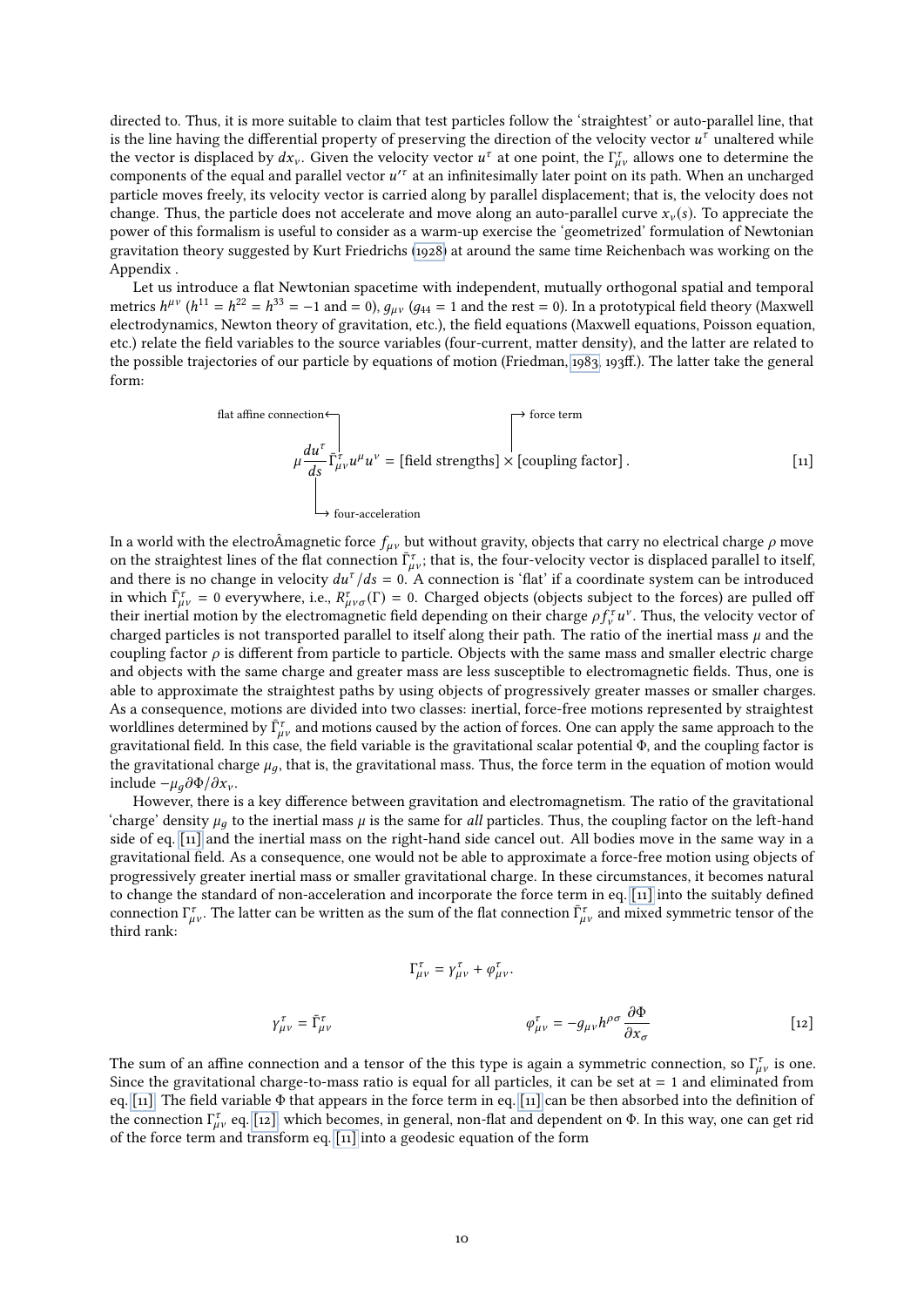<span id="page-10-0"></span>
$$
\frac{du^{\tau}}{ds} \Gamma^{\tau}_{\mu\nu} u^{\mu} u^{\nu} = 0.
$$
\n[13]\n
$$
\downarrow
$$
 non-flat affine connection

Because the equation of motions of gravitational test charges can be written in the form of eq. [\[13\],](#page-10-0) one can say that the gravitational force has been 'geometrized.' The planet does not follow its curved path because it is acted upon by the gravitational scalar field, but because the affine connection  $\Gamma^{\tau}_{\mu\nu}$  "leaves it, so to speak, no alternative<br>path" (Beichenbach, 1928, 295; tr. 257). The theory still admits a standard of non-accelerati path" (Reichenbach, [1928,](#page-20-1) 295; tr. 257). The theory still admits a standard of non-acceleration, the motion on the straightest lines of  $\Gamma_{\mu\nu}^{\tau}$ . However, the latter is not fixed once and for all, since the numerical values of its<br>components depend on the gravitational potential  $\Phi$ . In Friedrichs's (1028) theory, the  $\Gamma^{\$ components depend on the gravitational potential  $\Phi$ . In Friedrichs's [\(1928\)](#page-19-3) theory, the  $\Gamma^{\tau}_{\mu\nu}$  represent the inertial<br>field and a sand  $h^{\mu\nu}$  represent the metric. The inertial field  $\Gamma^{\tau}$  is dynamical and field, and  $g_{\mu\nu}$  and  $h^{\mu\nu}$  represent the metric. The inertial field  $\Gamma^{\tau}_{\mu\nu}$  is dynamical and curved and determined by the distribution of matter, whereas the metrics  $g_{\mu\nu}$  and  $h^{\mu\nu}$  have fixed consta distribution of matter, whereas the metrics  $g_{\mu\nu}$  and  $h^{\mu\nu}$  have fixed constant values. Thus, the metric does not uniquely fix the connection  $\Gamma^{\tau}$  but allows just enough leeway to incorporate the scalar potent uniquely fix the connection  $\Gamma^{\tau}_{\mu\nu}$  but allows just enough leeway to incorporate the scalar potential Φ (see Havas, [1964\)](#page-20-23).

In this way, Friedrichs [\(1928\)](#page-19-3) was able to demonstrate that, with some good will, it is possible to geometrize even Newton's scalar theory of gravity without changing its content. Indeed, in Newton's non-relativistic theory, the equivalence principle already suggests that gravitational phenomena are best incorporated into a non-flat affine connection  $\Gamma_{\mu\nu}^{\tau}$  subject to certain dynamical field equations involving  $R_{\mu\nu\sigma}^{\tau}(\Gamma)$ . In hindsight, general relativity can be seen as the attempt to construct a theory of the same type, but compatible with can be seen as the attempt to construct a theory of the same type, but compatible with the metric structure of Minkowski spacetime. Instead of starting from the metric alone as Einstein historically did, one could have obtained general relativity by starting with two separate structures, the operation of displacement  $\Gamma_{\mu\nu}^{\tau}$ , the metric  $a_{\mu\nu}$  and their compatibility condition  $K$  (Stachel 2007) At this point, one would have h  $g_{\mu\nu}$  and their compatibility condition  $K_{\mu\nu,\sigma}$  (Stachel, [2007\)](#page-20-24). At this point, one would have had two options:

- <span id="page-10-2"></span>(a) One can decide to keep the flat Minkowski spacetime, in which  $g_{\mu\nu} = \bar{g}_{\mu\nu}$ , with a suitable choice of coordinates and drop the unique compatibility condition between  $q_{\mu\nu}$  and the non-flat affine connection *πριστεύες προσπέλει το προσπέλει το προσπέλει το προσπέλει της προσπέλεις στη προσπέληση προσπέλει της προσπέλ*<br>που flat that is  $R^{\tau}$  (Γ) + 0. However free-falling rods and clocks do not reliably measure temporal  $\psi^{\tau}_{\mu\nu}$ . This means using what Reichenbach called an *unbalanced space*. Free-falling particles, that is, particles non-flat, that is,  $R_{\mu\nu\sigma}^{\tau}(\Gamma) \neq 0$ . However, free-falling rods and clocks do not reliably measure temporal<br>and spatial intervals: that is, they are distorted by the gravitational field. Thus, one can maintain a fl and spatial intervals; that is, they are distorted by the gravitational field. Thus, one can maintain a flat Minkowski metric  $R^i_\mu$ s; that is, the<br>  $\mu_{\nu\sigma}(g) = 0.9$  $\mu_{\nu\sigma}(g) = 0.9$  $\mu_{\nu\sigma}(g) = 0.9$
- <span id="page-10-3"></span>(b) One can require the full compatibility between the connection  $\Gamma^{\tau}_{\mu\nu}$  and the metric  $g_{\mu\nu}$ , that is, use a fully between the requirement that  $R^{\tau}$  (a) – 0. Freely falling rods and clocks reliably balanced space  $K_{\mu\nu,\sigma} = 0$ , and drop the requirement that  $R^{\tau}_{\mu\nu\sigma}(g) = 0$ . Freely falling rods and clocks reliably<br>measure temporal and spatial intervals and determine the quality of a geometry which is generally n measure temporal and spatial intervals and determine the  $g_{\mu\nu}$  of a geometry, which is generally non-flat production agree with those of  $R_{\mu\nu\sigma}^{\tau}(g)$  as measured by rods and clocks. Since the  $\Gamma_{\mu\nu}^{\tau}$  has becomes dynamic,  $\tau_{\mu\nu\sigma}(g) \neq 0$ . In a given coordinate system, the components of the  $R^{\tau}_{\mu\nu\sigma}(\Gamma)$  as measured by free-falling arriveles agree with those of  $R^{\tau}$ . (a) as measured by rods and clocks. Since the  $\Gamma^{\tau}$  has beco so must be the  $g_{\mu\nu}$ . In analogy with an electric field that is the gradient of electric potentials, the  $g_{\mu\nu}$  can be said to provide the 'gravitational potential field' and the affine connection 'gravitational gradient field' (Reichenbach, [1928,](#page-20-1) 271f; tr. 236f).

Reichenbach's famous 'relativity of geometry' can be reformulated as the choice between [\(a\)](#page-10-2) and [\(b\)](#page-10-3) (Reichenbach, [1928,](#page-20-1) 271f; tr. 236f). It is always possible to save Minkowski spacetime by introducing the universal distorting effect of gravitation on all measuring instruments, but at the expense of using an unbalanced space, in which the affine connection (gravitational field) determining the motion of free-falling particles and the metric (inertial field) determining the rods and clocks and light rays contradict each other. A 'distorted, but measurable' geometry measured by neutral test particles under the influence of the gravitational field would differ from the 'true but hidden' Minkowski geometry measured by ideal rods and clocks (Stachel, [2007\)](#page-20-24). However, the effect of this separation has no physically observable consequences. In Maxwell's electrodynamics, it is always possible to choose non-charged rods and clocks that are not accelerated by the electromagnetic field. However, in Einstein's theory, rods and clocks free-falling in a gravitational field are indistinguishable from rods and clocks at rest in an inertial frame.

Thus, the choice [\(a\)](#page-10-2) is not matter of 'truth,' but it is a matter of 'simplicity' see Reichenbach, [1924,](#page-20-25) §2. Free falling particles, on the one hand, and free-falling rods and clocks, on the other hand, determine the same geometry. In particular, free-falling clocks traveling along a geodesic path also measure the affine parameter  $s$  in eq. [\[13\]](#page-10-0) along the path. As a result, the straightest lines defined by the parallel displacement of  $u^{\mu}$  coincide with the lines<br>of extremal lengths as measured by a clock. Admitting the full compatibility of a sand  $\Gamma^{\tau}$  im of extremal lengths as measured by a clock. Admitting the full compatibility of  $g_{\mu\nu}$  and  $\Gamma^{\tau}_{\mu\nu}$  implies that, in a<br>certain coordinate system, the components of  $\Gamma^{\tau}$  are numerically equal to the Christoffel certain coordinate system, the components of  $\Gamma^{\tau}_{\mu\nu}$  are numerically equal to the Christoffel symbols as in eq. [\[10\].](#page-8-1)

<span id="page-10-1"></span><sup>&</sup>lt;sup>9</sup>A theory of this type might look like the bimetric theory of Rosen, [1940a,](#page-20-26)[b.](#page-20-27)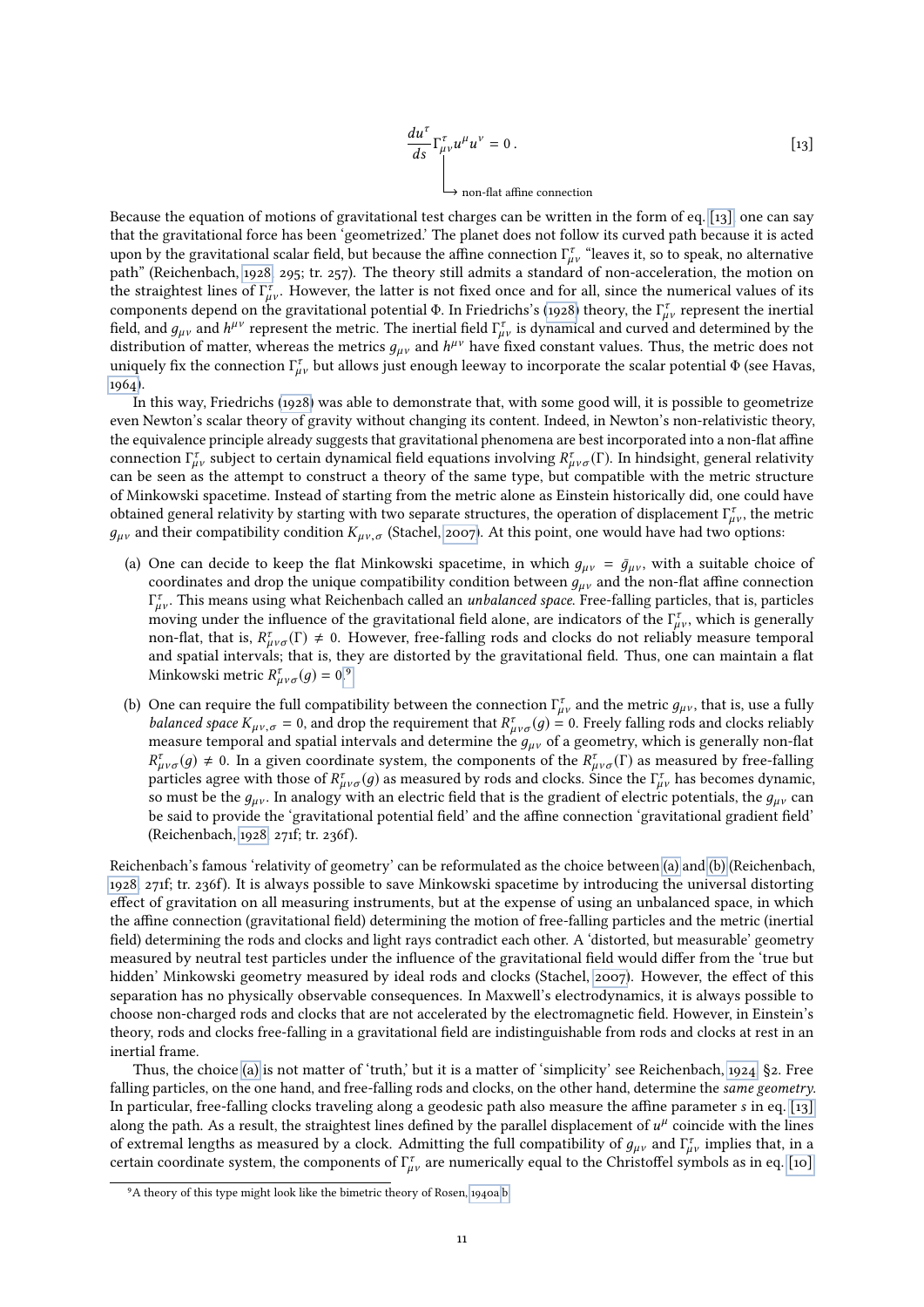The Riemann tensor would have two distinct interpretations, Weyl's 'direction curvature'  $R^{\tau}_{\mu\nu\sigma}(\Gamma)$  and Riemann's<br>curvature tensor  $R^{\tau}$  (a) interpreted as a generalization of the 'Gaussian' curvature. As Reichen curvature tensor  $R^{\tau}_{\mu\nu\sigma}(g)$  interpreted as a generalization of the 'Gaussian' curvature. As Reichenbach pointed<br>out at first sight, it is natural to consider the choice of (b) a 'geometrization' of gravitation. Like out, at first sight, it is natural to consider the choice of [\(b\)](#page-10-3) a 'geometrization' of gravitation. Like in Friedrichs's [\(1928\)](#page-19-3) theory, in Einstein's theory, the affine connections and the  $R^{\tau}_{\mu\nu\sigma}(\Gamma)$  can be determined experimentally by observing the motion of free-falling particles. However, in Einstein's theory, the affine connectio observing the motion of free-falling particles. However, in Einstein's theory, the affine connections  $\Gamma_{\mu\nu}^{\tau}$  can be expressed in terms of the metric  $a_{\mu\nu}$  alone, and the  $R^{\tau}$  (a) can be measured using rods expressed in terms of the metric  $g_{\mu\nu}$  alone, and the  $R^{\tau}_{\mu\nu\sigma}(g)$  can be measured using rods and clocks. In this sense,<br>free-falling particles measure the same numerical values of the components of  $R^{\tau}$  in a g free-falling particles measure the same numerical values of the components of  $R^{\tau}_{\mu\nu\sigma}$  in a given coordinate system,<br>i.e., they agree on the same geometry. The gravitational field has become indictinguishable from t i.e., they agree on the same geometry. The gravitational field has become indistinguishable from the geometry of spacetime.

However, as we have seen, Reichenbach wanted to resist this conclusion. In Reichenbach's view, there is no need to use rods and clocks for the representation of the gravitational field. In principle, it is sufficient to recognize the gravitational field by the motion of free-falling particles, that is, by considering the operation of displacement. The use of free-falling particles as indicators of the gravitational field also suggests a geometrical interpretation, since the motion of free-falling particles can be represented as motion along geodesics. These are, at the same time, the timelike worldlines of extremal lengths as measured by a clock free-falling with the particle. Yet, Reichenbach claimed "this assertion goes beyond what is given by the motion of the mass points alone since it puts this motion into a relation with the geometrical behavior of the measuring instruments (measurement of length by  $ds^2$ )" (Reichenbach, [1928,](#page-20-1) 353; tr. [492]). We are not compelled to think at the relation between straightest<br>and longest worldline at all times, and one can consider the inertial structure encoding in  $\Gamma^{\tau}$ and longest worldline at all times, and one can consider the inertial structure encoding in  $\Gamma^{\tau}_{\mu\nu}$  without considering<br>its relations with the chronometrical structure encoded in the a. The geometrical interpretatio its relations with the chronometrical structure encoded in the  $g_{\mu\nu}$ . The geometrical interpretation of gravitation is a 'visualization' (*Veranschaulichung*) of the full compatibility  $K_{\mu\nu,\sigma} = 0$  between  $g_{\mu\nu}$  and  $\Gamma^{\tau}_{\mu\nu}$ , but it is not a necessary representation of the gravitational field: necessary representation of the gravitational field:

The field of the force of gravitation affects the behavior of measuring instruments. Besides serving in their customary capacity of determining the geometry of space and time, they also serve, therefore, as indicators of the gravitational field. The geometrical interpretation of gravitation is consequently an expression of a real situation, namely, of the actual effect of gravitation on measuring rods and clocks. [...] The geometrical interpretation of gravitation is merely the visual cloak in which the factual assertion is dressed. It would be a mistake to confuse the cloak with the body it covers; rather, we may infer the shape of the body from the shape of the cloak it wears. After all, only the body is the object of interest in physics. [. . .] The new insight of Einstein consists merely in recognizing the fact that the well-known complex of relations concerning the motions of mass points is supplemented by their relations to the behavior of measuring instruments [rods and clocks ] (Reichenbach, [1928,](#page-20-1) 353–354; m.e.; tr. [491–492]).

The opposition between the body and the cloak that covers it is somewhat a more poetic formulation of the same message that Reichenbach had announced in the last chapter of the Philosophie der Raum-Zeit-Lehre. According to Reichenbach, one must attribute to the gravitational field a physical reality that is comparable to that of any other physical field. The peculiarity of gravitation with respect to other fields is that it is "the cause of geometry itself, not as the cause of the disturbance of geometrical relations" (Reichenbach, [1928,](#page-20-1) 294; o.e.; tr. 256). Non-gravitational fields (as the electromagnetic field) are differential forces. One 'defines' the geometrical measuring instruments (rods and clocks, light rays, force-free particles) as those that (up to a certain degree of approximation) can be shielded from action of the field (non-charged objects), and the dynamical ones (charged test particles), which react to the field depending on a coupling factor (charge). However, gravitation is a *universal force*: it cannot be neutralized or shielded. Thus, one cannot sort out the geometrical measuring instruments from the dynamical ones. Thus, it is more appropriate to decide to set universal forces equal to zero. The geometrical measuring instruments become at once indicators of the gravitational field. Nevertheless, the effect of the gravitational field on these instruments does not transform the gravitational field into geometry, but rather deprives geometry of its independent status. The goal of the Appendix was to develop this intuition into a full-fledged argument. According to Reichenbach, one needs to separate the geometrical cloak (which can be chosen with some arbitrariness) from the physical body (the fundamental fact of universal coupling of gravitation with all other physical entities).

However, this was not conventional wisdom. "The great success, which Einstein had attained with his geometrical interpretation of gravitation, led Weyl to believe that similar success might be obtained from a geometrical interpretation of electricity" (Reichenbach, [1928,](#page-20-1) 352; tr. [491]). Just after general relativity was accepted by the physics community, the search for a suitable geometrical cloak that could cover the naked body of the electromagnetic field began. To this end, one needed to search for something analogous to the equivalence principle, a physical fact that relates the electrical field to the behavior of measuring instruments. "However, the fundamental fact which would correspond to the principle of equivalence is lacking" (Reichenbach, [1928,](#page-20-1) 354; tr. [493]). Thus, physicists had to proceed more speculatively. At this point, the separation of operation of displacement from the metric acquired a central role. Weyl did not separate  $\Gamma_{\mu\nu}^{\tau}$  and  $g_{\mu\nu}$  merely for mathematical<br>reasons: his goal was their physical application (Reichenbach 1928, 254; tr [401]). Since th reasons; his goal was their physical application (Reichenbach, [1928,](#page-20-1) 354; tr. [491]). Since the  $g_{\mu\nu}$  were already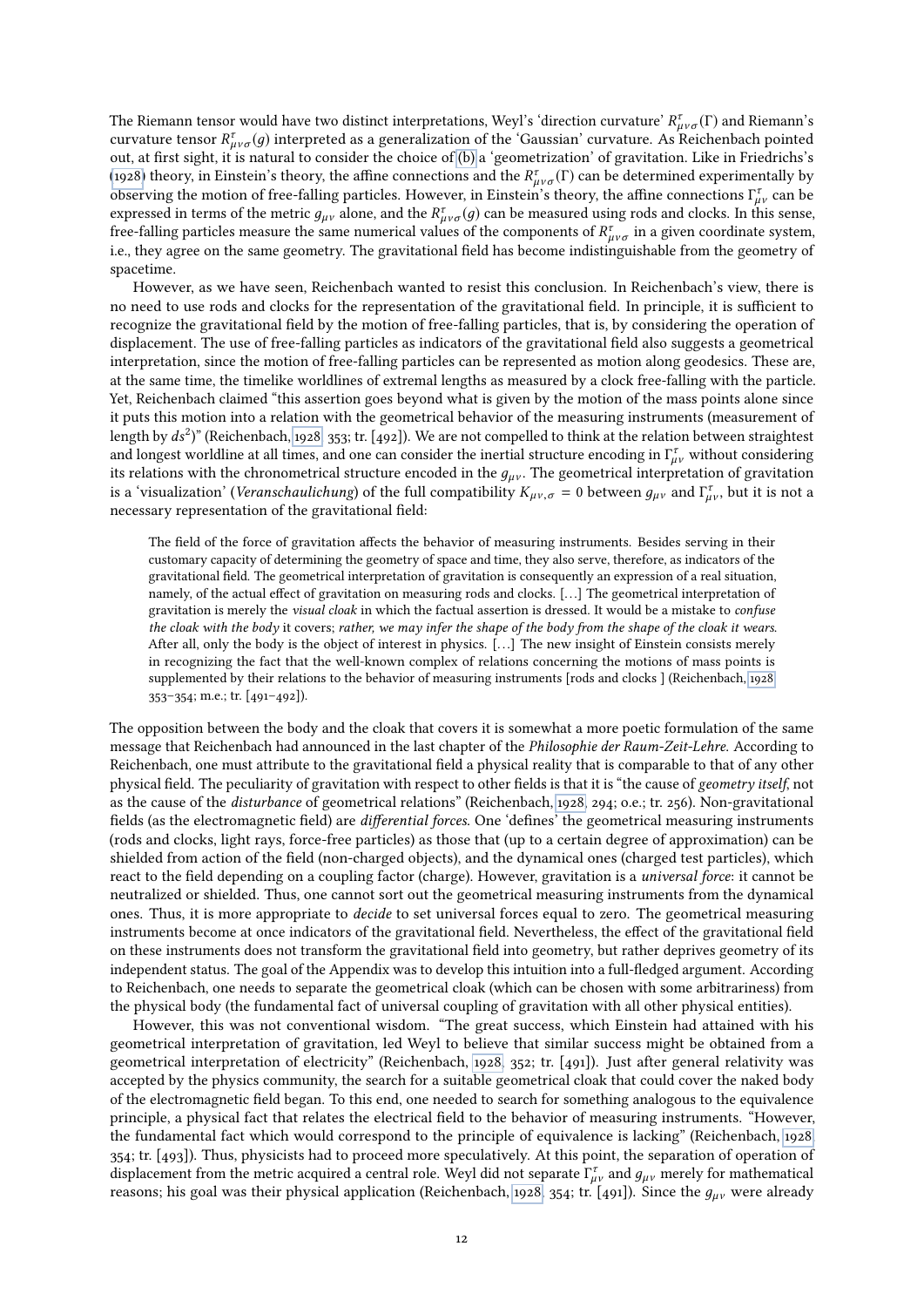appropriated by the gravitational field, Weyl [\(1918a\)](#page-20-5) constructed a more encompassing geometrical setting that contained some unassigned geometrical elements that he could ascribe to the electromagnetic field (see, e.g., Scholz, [2008\)](#page-20-28).

Weyl's strategy can be described as an attempt to keep a non-flat spacetime, as in general relativity, but weaken the compatibility condition between the metric  $g_{\mu\nu}$  and the connection  $\Gamma^{\tau}_{\nu\mu}$ , by resorting to a 'displacement space'<br>in which  $K = \tau$ . Weyl's space is a special case of Reichenbach's general displacement space in which  $K_{\mu\nu,\sigma} = \kappa_{\sigma}$ . Weyl's space is a special case of Reichenbach's general displacement space since Weyl imposed the condition that  $\Gamma^{\tau}_{\mu\nu}$  is symmetric. As we have mentioned, in Weyl geometry, there are two kinds of curvature and interesting the curvature of the curvature and a length curvature (Streckenkrümmung)  $f$ . curvature, a direction curvature (Richtungkrümmung)  $R_{\mu\nu\sigma}^{\tau}$  and a length curvature (Streckenkrümmung)  $f_{\mu\nu}$ . Weyl<br>demonstrated that the length curvature is expressed by the curl of  $\kappa$  as it is well-known, i demonstrated that the length curvature is expressed by the curl of  $\kappa_{\sigma}$ . As it is well-known, in the four-dimensional representation of Maxwell electrodynamics, the electromagnetic tensor eld is the curl of the electromagnetic four-potential vector. Thus, it was natural to interpret  $\kappa_{\sigma}$  as the electromagnetic four-potential vector and its curl  $f_{\mu\nu}$  as the electromagnetic tensor. The absence of the electromagnetic field  $f_{\mu\nu} = 0$  is represented by a space in which the displacement of lengths is integrable. The absence of the gravitational field is represented by a space in which the transfer of directions is integrable, that is, where  $R^{\tau}_{\mu\nu\sigma}(\Gamma) = 0$ . Thus, only in a flat Minkowski spacetime, there is neither electromagnetism nor gravitation there is neither electromagnetism nor gravitation.

This geometrical representation of the electromagnetic field is still a rather formal analogy. Thus, it remains to be decided whether Weyl's geometrical apparatus describes the behavior of actual physical systems. In Reichenbach's parlance, it was necessary to introduce a coordinative denition of the operation of displacement. Weyl's geometry is a balanced space, in which the comparison of lengths is defined, although not at a distance. Thus, it is natural to assume that the length of vectors can be measured with rods and clocks. Weyl used rods and clocks as indicators of the gravitational field and, at the same time, indicators of the electromagnetic field. As long as a gravitational field exists alone,  $f_{\mu\nu} = 0$ , the geometry is Riemannian; the behavior of the measuring rods can be integrated; that is, they define a comparison of length independent of the path. As soon as an electrical field is added, however,  $f_{\mu\nu} \neq 0$ , and the integrability fails. The behavior of the measuring instruments is describable only in terms of the operation of displacement. Thus, "the Weylian space now constitutes the natural cloak for the field, which is composed of electricity and gravitation" (Reichenbach, [1928,](#page-20-1) 354; tr. [494]).

Unfortunately, however, the theory does not agree with the physical facts. Even if the electromagnetic field is introduced, the behavior of rods and clocks is still integrable. This is confirmed by a large amount of experimental knowledge about spectral lines of atoms that are typically employed as clocks. Those spectral lines are always sharp, well-defined spectral lines. If atomic clocks changed their periods as a function of their spacetime paths, one would expect that atoms with different pasts would radiate different spectral lines (Reichenbach, [1928,](#page-20-1) 355;<br>tr[.](#page-12-0) [494]).<sup>10</sup> Weyl might have also used the velocity vectors of freely moving mass points as a realization operation of displacement. If one assumes that charged particles move on geodesics of the Weyl connection eq. [\[8\],](#page-7-2) one runs into a further difficulty. The affine connection in Weyl's theory eq. [\[8\]](#page-7-2) and, therefore, the right-hand side of the geodesic equation depends on both the  $g_{\mu\nu}$  and the  $\kappa_{\sigma}$ . As a consequence, uncharged particles will be affected by the electromagnetic four-vector potential [.](#page-12-1)<sup>11</sup> This is, however, not the case. Thus, neither rods and clocks nor charged particles behave as predicted by Weyl's theory.

Thus, Weyl's displacement space is not suited to describe the behavior of rods and clocks and charged mass points in a combined electrical and gravitational field. "This means that we have found a cloak in which we can dress the new theory, but we do not have the body that this new cloak would fit" (Reichenbach, [1928,](#page-20-1) 353; tr. [493]). What alternatives do we have at our disposal? According to Reichenbach, physicists had tried to "forgo [...] such a realization of the process of displacement" (Reichenbach, [1928,](#page-20-1) 371; tr. [519]). Weyl [\(1921a\)](#page-20-29) reformulated his theory by keeping the 'balanced' Weyl space, in which the dot product of vectors is dened, but not preserved under parallel displacement; however, he rejected rods and clocks as indicators of the operation of displacement which Riemannian geometry is maintained as true geometry of spacetime and a symmetric  $\Gamma_{\mu\nu}^{\tau}$  is introduced<br>without reference to the metric. Lengths, even at the same point in different directions, are not comparab inder parallel displacement; however, he rejected rods and clocks as indicators of the operation of displacement<br> $\frac{17}{\mu\nu}$ [.](#page-12-2)<sup>12</sup> At around the same time, Eddington [\(1921\)](#page-19-2) moved beyond Weyl and adopted an unbalanced spa without reference to the metric. Lengths, even at the same point in different directions, are not comparable. From a symmetric  $\Gamma^{\tau}_{\mu\nu}$  alone, one can construct a curvature tensor  $R^{\tau}_{\mu\nu\sigma}(\Gamma)$  and a Ricci tensor  $R_{\mu\nu}$  that is generally non-symmetric: non-symmetric:

$$
R_{\mu\nu} = -\frac{\partial \Gamma^{\alpha}_{\mu\nu}}{\partial x_{\alpha}} + \Gamma^{\alpha}_{\mu\beta} \Gamma^{\beta}_{\nu\alpha} + \frac{\partial \Gamma^{\alpha}_{\mu\alpha}}{\partial x_{\nu}} - \Gamma^{\alpha}_{\mu\nu} \Gamma^{\beta}_{\alpha\beta}.
$$

 $\frac{\partial x_{\alpha}}{\partial x_{\nu}}$  This tensor has an antisymmetric part as well as a symmetric part:

<span id="page-12-0"></span><sup>&</sup>lt;sup>10</sup>This is, of course, celebrated objection against Weyl's theory Einstein's [\(1918\)](#page-19-12). see Ryckman, [2005](#page-20-30) for more details; also see Giovanelli, [2014.](#page-19-6)

<span id="page-12-1"></span><sup>&</sup>lt;sup>11</sup>This is a less famous objection that Reichenbach raised in correspondence with Weyl.

<span id="page-12-2"></span><sup>&</sup>lt;sup>12</sup>The idea that there are two versions of Weyl's theory was suggested by Pauli, [1921.](#page-20-31) Cf. also (Weyl, [1921b\)](#page-20-6) and (Reichenbach, [1922,](#page-20-32) 367-368).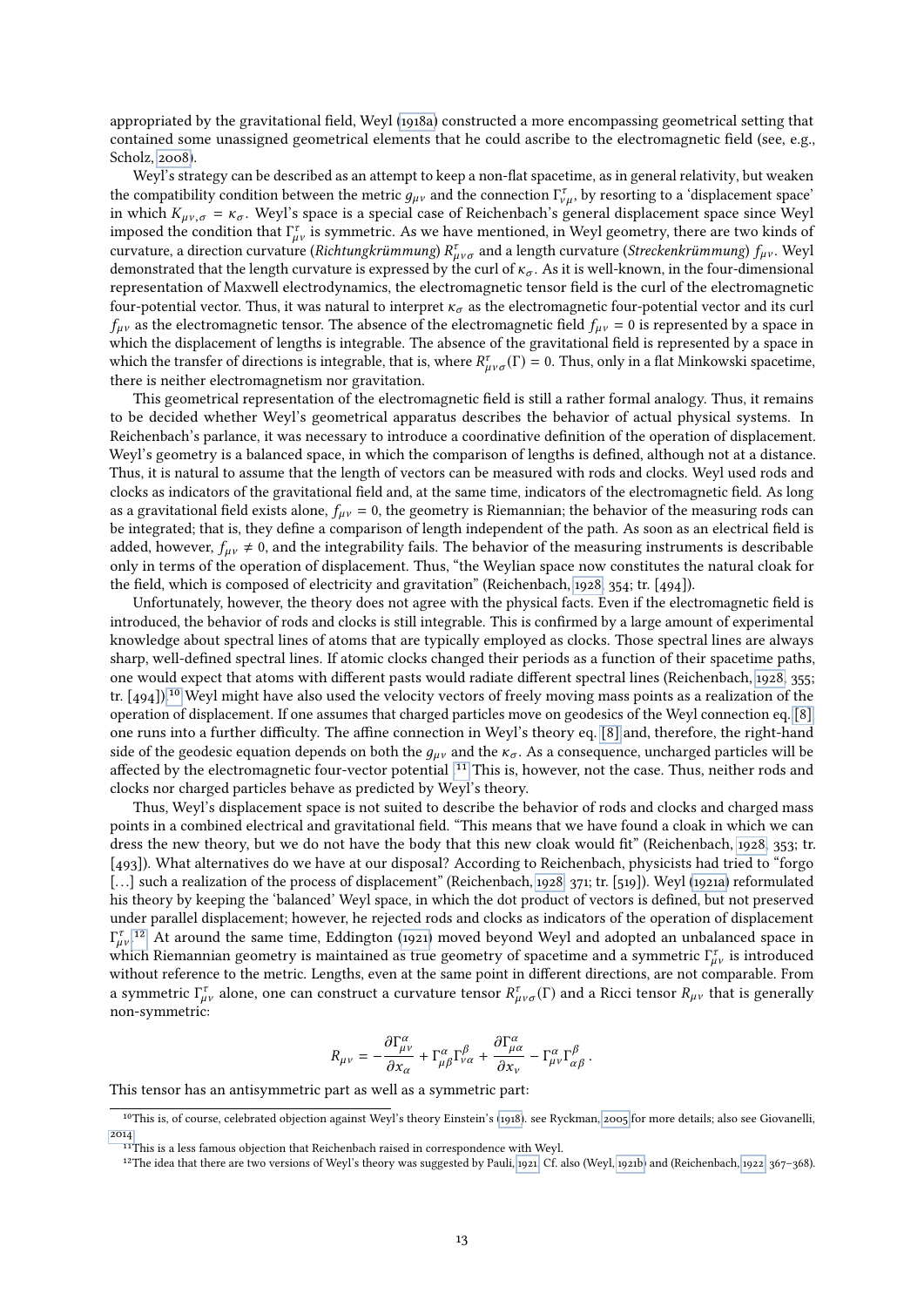$$
R_{\mu\nu} = G_{\mu\nu} + F_{\mu\nu}
$$

It is natural to identify the antisymmetrical tensor  $F_{\mu\nu}$  with the electromagnetic field  $f_{\mu\nu}$  and the symmetrical tensor  $G_{\mu\nu}$  with the metrical/gravitational field, after some rescaling, by setting  $G_{\mu\nu} = \lambda g_{\mu\nu}$ . This identification is, of course, based on a merely formal analogy. However, Einstein [\(1923a,](#page-19-13) [1923b,](#page-19-14) [1925a\)](#page-19-15) became convinced that Eddington's purely affine approach might constitute a good starting point to 'guess' the right the field equations (see Sauer, [2014\)](#page-20-8). Moreover, he hoped that by integrating the field equations, one could obtain solutions corresponding to the positive and negative electron. If these results were achieved, then Eddington's/Einstein's choice of the symmetric  $\Gamma^{\tau}_{\mu\nu}$  as the fundamental geometrical structure of spacetime would be considered justified,<br>so to speak, post facto. The latter would be the case, even if the operation of displacement has n so to speak, post facto. The latter would be the case, even if the operation of displacement has no physical meaning in itself. Only the theory as a whole (geometry plus physics) can be compared with experience Einstein [\(1921,](#page-19-16) [1924,](#page-19-17) [1926\)](#page-19-18).

Reichenbach, like many others (see, e.g., Pauli, [1926\)](#page-20-33), was pessimistic about the feasibility of this formal approach. According to Reichenbach, in a good theory, one must provide a physical interpretation of the operation of displacement  $ex$  ante before one establishes the field equations, just as in general relativity, the metric was interpreted in terms of rods and clocks behavior from the outset. Reichenbach, so to speak, wanted to combine the best of both worlds. Contrary to Eddington, he considered important adoption of a balanced space, such as Weyl geometry; however, at the same time, contrary to Weyl, he did not want to forgo a coordinative definition of the operation of displacement. Reichenbach's reasoning was roughly the following. If rods and clocks are indicators of the metric  $g_{\mu\nu}$ , then the only 'balanced space' we would still have at our disposal is the general metrical space. However, this does not imply that we have to adopt a Riemannian geometry. Indeed, one has still the option of dropping the symmetry of the connection  $\Gamma_{\mu\nu}^{\tau} \neq \Gamma_{\nu}^{\tau}$  and obtaining a non-Riemannian geometry with additional degrees of freedom. In this way, Reichenbach believed it to be possible to define an operation of degrees of freedom. In this way, Reichenbach believed it to be possible to define an operation of displacement that contains the effect of the electrical field, but that, on the other hand, does not contradict the metric. "The geometrical interpretation of electricity would then be expressed by the special kind of displacement of direction, but no longer by an effect upon the comparison of length" (Reichenbach, [1928,](#page-20-1) 357; tr. [498]).

#### 4 An Example of a Geometrical Interpretation of Electricity

To introduce an indicator for the process of displacement  $\Gamma_{\mu\nu}^{\tau}$ , one must select a physical phenomenon in which<br>the gravitational and electric fields together produce a 'geometrical effect'. The gravitational and the gravitational and electric fields together produce a 'geometrical effect.' The gravitational and electromagnetic fields together determine the motion of particles. Thus, a natural, but still arbitrary, choice is to use the motion of charged und uncharged particles as indicators of the displacement. The  $g_{\mu\nu}$  are measured with rods and clocks, and the velocity four-vector  $u^{\nu}$  of mass points becomes the physical realization of the displacement  $\Gamma_{\mu\nu}^{\tau}$ . The general relativistic equation of the motion of charged particles is therefore the starting point general relativistic equation of the motion of charged particles is, therefore, the starting point of Reichenbach's investigation:

<span id="page-13-0"></span>
$$
\mu \frac{du^{\tau}}{ds} = -\begin{Bmatrix} \mu v \\ \tau \end{Bmatrix} u^{\mu} u^{\nu} - \rho f_{\nu}^{\tau} u^{\nu}.
$$
\n
$$
\begin{bmatrix} 14 \end{bmatrix}
$$
\nChristoffel symbols

\nChristoffel symbols

Equation [\[14\]](#page-13-0) is a force equation of the type of eq. [\[13\].](#page-10-0) Reichenbach's goal was to rewrite eq. [\[14\]](#page-13-0) in the form of a geodesic equation like eq. [\[13\],](#page-10-0) in which  $\Gamma_{\mu\nu}^{\tau}$  will not be equal to the Christoffel symbols. Not dissimilarly than in<br>Friedrichs's (1928) theory the idea was to get rid of the force term by absorbing it in the d Friedrichs's [\(1928\)](#page-19-3) theory, the idea was to get rid of the force term by absorbing it in the definition of  $\Gamma^{\tau}_{\mu\nu}$ . In this<br>way both charged and uncharged particles would not experience acceleration under the influe way, both charged and uncharged particles would not experience acceleration under the influence of the combined gravitational/electromagnetic field. Their velocity-vector  $u^{\nu}$  would be carried along by parallel displacement<br>according to a suitably defined non-Biemannian connection  $\Gamma^{\tau}$ . The four-velocity is not the velocity according to a suitably defined non-Riemannian connection  $\Gamma^{\tau}_{\mu\nu}$ . The four-velocity is not the velocity through<br>space, which can of course take on different magnitude, but a velocity through spacetime which is fixe space, which can of course take on different magnitude, but a velocity through spacetime which is fixed (up to a constant). Thus, the length  $l$  of the four-vector velocity  $u^v$  is given by

<span id="page-13-1"></span>
$$
l^{2} = g_{\mu\nu}u^{\mu}u^{\nu} = 1
$$
 (by a suitable choice of units)<sup>13</sup>. [15]

Thus, the length *l* of this velocity vector must remain unchanged under parallel transport  $d(l^2) = 0$ . As we have seen, if one does not require the connection to be symmetric, then one can work in a metrical space that is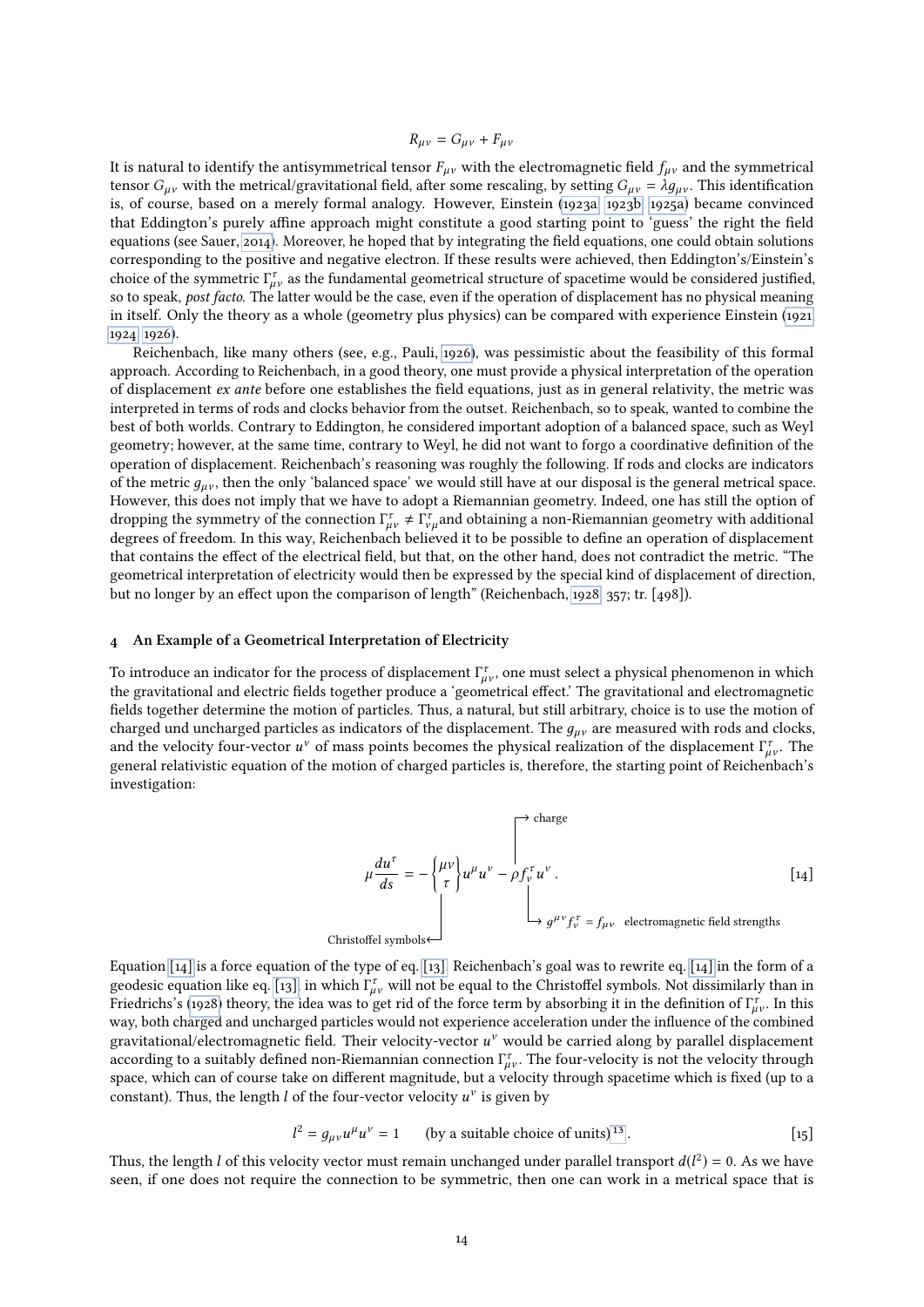not identical to the Riemannian space. In this space, the straightest lines are not identical to the shortest ones (see Misner, Thorne, and Wheeler, [1973,](#page-20-34) 248–251). Reichenbach exploited this fact to define an operation of displacement that expresses the effect of both the gravitational and electromagnetic fields. Charged mass points of move (that is, their four-vector velocity is parallel-transported) along the straightest lines, and uncharged particles move on the straightest lines that are at the same time the shortest ones (or rather, the timelike worldlines of extremal length). Since a more philological account of Reichenbach's theory and a comparison with the manuscript he had sent to Einstein have been provided elsewhere (Giovanelli, [2016\)](#page-20-2), I will introduce below a slightly modified and simplified account of Reichenbach's geometrization of the electromagnetic field.

First Version of The Theory. Following the model of Eddington's [\(1921\)](#page-19-2) theory, Reichenbach first introduced the fundamental tensor  $G_{\mu\nu}$ :

<span id="page-14-4"></span>
$$
G_{\mu\nu} = g_{\mu\nu} + f_{\mu\nu} \,. \eqno [16]
$$
 gravitational field

Just like Eddington [\(1921\)](#page-19-2), Reichenbach demonstrated how this tensor can be decomposed into a symmetric part  $g_{\mu\nu}$  and an anti-symmetric part  $f_{\mu\nu}$  that, as one might expect, are identified with the gravitational/metrical field and the electromagnetic field, respectively. The metric can be defined as  $ds^2 = G_{\mu\nu}dx_{\mu}dx_{\nu} = g_{\mu\nu}dx_{\mu}dx_{\nu}$ . In the absence of the electromagnetic field ( $f_{\mu\nu} = 0$ ) (the more  $G_{\mu\nu}$  is nearly approximate to  $g_{\mu\nu}$ ), ds is measured by using rods and clocks. Thus, rods and clocks are not indicators of  $f_{\mu\nu}$  which is measured by the motion of charged test particles. The two fields are governed by Einstein and Maxwell equations, which are left unchanged. Reichenbach's aim was only to modify the equations of motions of particles in both fields without considering the relation of such fields with their sources.

The second step was to introduce the displacement  $\Gamma^{\tau}_{\mu\nu}$  that was to depend on the fundamental fields  $g_{\mu\nu}$  and  $f_{uv}$ :

<span id="page-14-1"></span>
$$
\Gamma^{\tau}_{\mu\nu} = \gamma^{\tau}_{\mu\nu} + \varphi^{\tau}_{\mu\nu} \tag{17}
$$

<span id="page-14-0"></span>
$$
\gamma_{\mu\nu}^{\tau} = -\begin{Bmatrix} \mu\nu \\ \tau \end{Bmatrix} \qquad \varphi_{\mu\nu}^{\tau} = -k f_{\nu}^{\tau} u_{\mu} \qquad [18]
$$

where  $k = \rho/\mu$ . Without pointing it out explicitly, Reichenbach relied on the fact that a non-symmetric displacement is always the sum of symmetric displacement and a skew symmetric tensor with two lower indices (see Schouten, [1924,](#page-20-35) 851).  $\gamma_{\mu\nu}^{\tau}$  is a symmetric connection that is set equal to the negative of the Christoffel symbols<br>of the second kind, which in turn, are functions of the q, and their first-order partial derivati of the second kind, which, in turn, are functions of the  $g_{\mu\nu}$  and their first-order partial derivatives.  $\varphi_{\nu}^{\tau}u_{\mu}$  is the product an mixed anti-symmetrical tensor of rank two and a covariant vector (a tensor product an mixed anti-symmetrical tensor of rank two and a covariant vector (a tensor of first rank). The direct product of two tensors (multiplying components from the two tensors together, pair by pair) increases the rank of the tensor by the sum of the ranks of each tensor, keeping the character of the indices. Thus,  $f_v^{\tau} u_{\mu}$  is a mixed tensor of third rank with lower indices tensor of third rank with lower indices.

In this formulation, the reason for the definitions of eq. [\[18\]](#page-14-0) is immediately apparent. Using eq. [\[18\],](#page-14-0) Reichenbach can rewrite eq. [14](#page-13-0) so that the force term is absorbed into suitably defined  $\Gamma^{\tau}_{\mu\nu}$ :

<span id="page-14-3"></span>
$$
\frac{du^{\tau}}{ds} = \Gamma_{\mu\nu}^{\tau} u^{\mu} u^{\nu} .
$$
\n
$$
\downarrow
$$
\n
$$
\rightarrow \gamma_{\mu\nu}^{\tau} + \varphi_{\mu\nu}^{\tau}
$$
\n
$$
(19)
$$

According to eq. [\[17\],](#page-14-1) this equation is equivalent to the following one:

<span id="page-14-2"></span>
$$
\frac{du^{\tau}}{ds} = \gamma_{\mu\nu}^{\tau} u^{\mu} u^{\nu} + \varphi_{\mu\nu}^{\tau} u^{\mu} u^{\nu} .
$$
\n[20]

The three-index symbol  $\gamma^{\tau}_{\mu\nu}$  is defined as the Christoffel symbol of the second kind; thus, the first summand<br>of eq. [20] is simply the first summand of the left-hand side of the general relativistic force equatio of eq.  $[20]$  is simply the first summand of the left-hand side of the general relativistic force equation eq.  $[14]$ . Substituting the definition  $\varphi_{\mu\nu}^{\tau}$  in the second summand of eq. [\[20\],](#page-14-2) one obtains  $-k f_{\nu}^{\tau} u_{\mu} u^{\mu} u^{\nu}$ . Since, according to the definition of the four-velocity eq. [15], the dot product  $u, u^{\mu} = 1$ , we ha Substituting the definition φ<sub>μν</sub> in the second summand of eq. [20], one obtains  $-kf_v^T u_\mu u^\mu u^\nu$ . Since, according to<br>the definition of the four-velocity eq. [\[15\],](#page-13-1) the dot product  $u_\mu u^\mu = 1$ , we have  $-kf_v^T u^\nu$ , where the definition of the four-velocity eq. [15], the dot product  $u_{\mu}u^{\nu} = 1$ , we have  $-\kappa f_{\nu}u^{\nu}$ , where  $\kappa = p/\mu$ . Thus, after multiplying both sides of the equation by *μ*, the final result is nothing but eq. [14] started.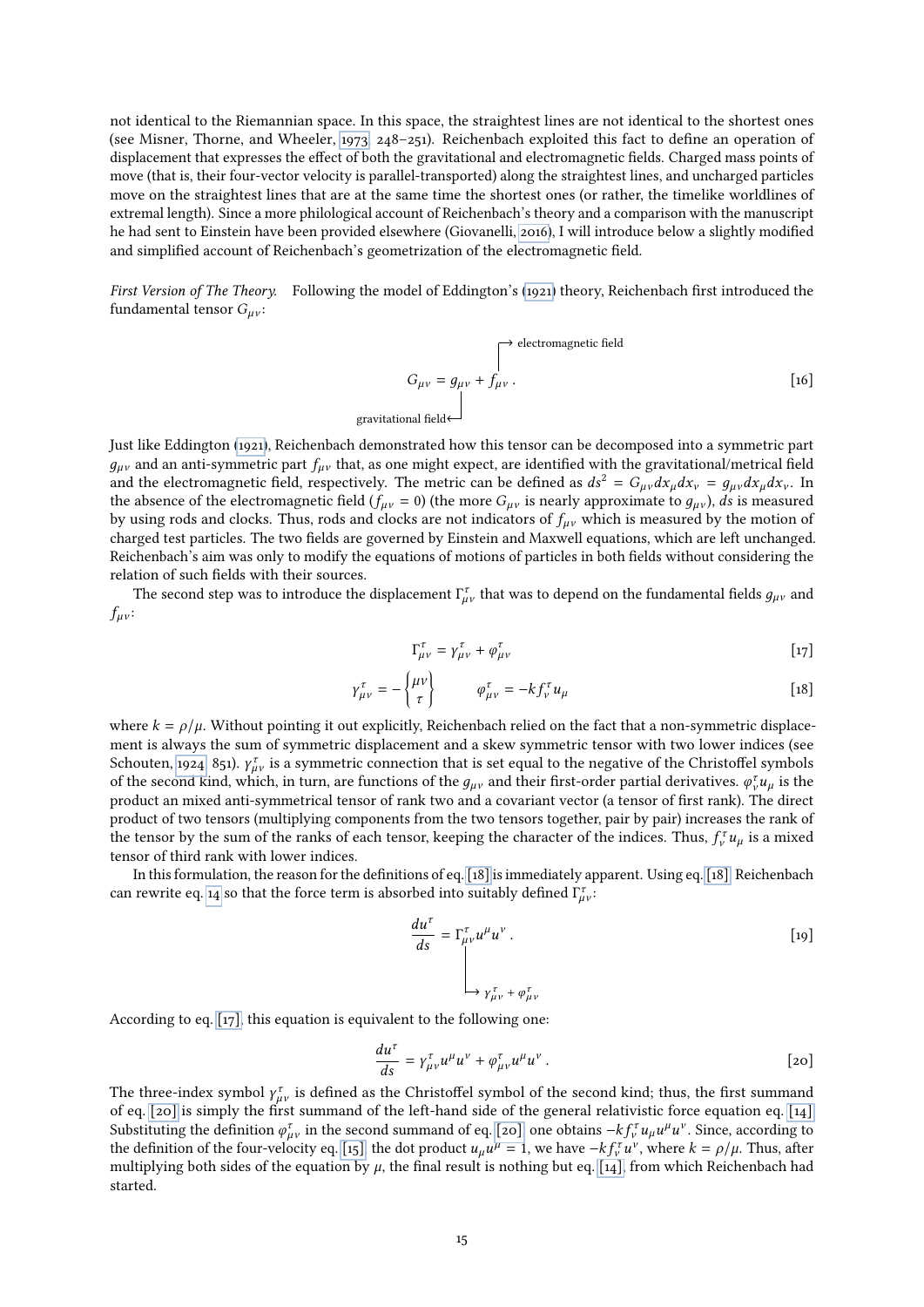By defining the displacement space  $\Gamma_{\mu\nu}^{\tau}$  using eq. [\[17\]](#page-14-1) and eq. [\[18\],](#page-14-0) Reichenbach was able to dress the physical<br>coveressed by eq. [14] in the geometrical cloak of eq. [19]. Just like eq. [14] in general relativi fact expressed by eq. [\[14\]](#page-13-0) in the geometrical cloak of eq. [\[19\].](#page-14-3) Just like eq. [\[14\]](#page-13-0) in general relativity, eq. [\[19\]](#page-14-3) in Reichenbach's theory describes the motion of charged and uncharged test particles under the influence of the combined gravitational and electromagnetic fields. However, now the difference in the behavior of charged and uncharged particles can be expressed in terms of geometrical differences. The velocity vectors of charged particles of mass are parallel transported along the straightest lines defined by  $\Gamma^{\tau}_{\mu\nu}$  and uncharged particles on shortest<br>lines. When the charge a of these particles is zero and the tensorial component of  $a^{\tau}$ , vanishe lines. When the charge  $\rho$  of these particles is zero and the tensorial component of  $\varphi_{\mu\nu}^{\tau}$  vanishes,  $\Gamma_{\mu\nu}^{\tau} = \gamma_{\mu\nu}^{\tau}$ , i.e., i.e., it reduces to the Christoffel symbols. Thus, the straightest lines c it reduces to the Christoffel symbols. Thus, the straightest lines coincide with the shortest one as in Einstein's theory of gravitation.

Reichenbach conceded that the theory has a manifest problem[.](#page-15-0)<sup>14</sup> Equation [\[14\]](#page-13-0) is supposed to be valid for particles of arbitrary mass and arbitrary charge, that is, of arbitrary k. Thus, particles of the same charge-to-mass ratio "will engender [their] own displacement geometry" (Reichenbach, [1928,](#page-20-1) 362; tr. [506]) and run along their 'own' straightest lines defined by it (Reichenbach, [1928,](#page-20-1) 363; tr. [508]). Indeed, the values of the components of  $\Gamma^{\tau}_{\mu}$ <br>depend on the values of  $\rho/\mu$ . Thus, for every different value of k, the numerical values of depend on the values of  $\rho/\mu$ . Thus, for every different value of k, the numerical values of the components of  $\int_{\mu}^{\tau}$ <br>would be different, thus, also  $R^{\tau}$ . (F) would be different. However, Reichenbach recognized would be different, thus, also  $R^{\tau}_{\mu\nu\sigma}(\Gamma)$  would be different. However, Reichenbach recognized that this approach<br>was "questionable" (Reichenbach, 1928, 262; tr. [508]), since the existence of a field should not dep was "questionable" (Reichenbach, [1928,](#page-20-1) 363; tr. [508]), since the existence of a field should not depend on the properties of the test particles. Indeed, in Friedrichs's [\(1928\)](#page-19-3) geometrization of Newtonian gravity, the coupling factor and mass are dropped because they are equal; only the field variable Φ appears in the tensorial part of the connection.

"To avoid this peculiarity of our formulation" (Reichenbach, [1928,](#page-20-1) 367; tr. [506]), Reichenbach suggested an alternative version of the theory. The definition of the fundamental tensor eq. [\[16\]](#page-14-4) remains unchanged, but the definition of the connection eq. [\[17\]](#page-14-1) is modified by setting  $k = 1$  in the tensorial part  $\varphi_{\mu\nu}^{\tau}$  of eq. [\[18\].](#page-14-0) Instead of eq. [\[18\],](#page-14-0) Reichenbach introduce the following definition of the displacement:

<span id="page-15-1"></span>
$$
\Gamma^{\tau}_{\mu\nu} = \gamma^{\tau}_{\mu\nu} + \varphi^{\tau}_{\mu\nu}.
$$
\n
$$
\gamma^{\tau}_{\mu\nu} = -\begin{Bmatrix} \mu\nu \\ \tau \end{Bmatrix} \qquad \varphi^{\tau}_{\mu\nu} = -f^{\tau}_{\nu} u_{\mu}.
$$
\n[21]

The tensorial part of the displacement is now so defined that it depends only on the field variable and the electromagnetic field  $f_{\mu\nu}$  and not on any property of the test particles, i.e., the coupling factor  $\rho$  and the inertial mass (since k is set  $= 1$ ). The equations of motion now apply only to *unit mass* particles of a certain *unit charge* (Reichenbach, [1928,](#page-20-1) 363f.; tr. [508ff.]). Under the influence of the electromagnetic field, a class of charged particles with an arbitrarily chosen charge-to-mass ratio move on the straightest lines, and uncharged particles always move on the shortest lines. The norm  $k = 1$  can be chosen arbitrarily. However, it is advantageous to choose the natural unit represented by the fixed ratio  $e/m$  between the charge and mass of the electron. Since there are two types of electrons, positive (the nucleus of the hydrogen atom) and negative, with different charge-to-mass ratio, the natural choice of the geometry is not unique. There are two 'natural' geometries, that is, two connections  $\Gamma_{\mu}^{\tau}$ , with different curvatures depending on the choice of  $k$ .

#### 5 The Epistemological Meaning of Reichenbach's Geometrical Interpretation of Electricity

Somewhat surprisingly, Reichenbach regarded both versions of his theory as successful examples of a 'geometrization' of the electromagnetic field. "In the preceding section," he wrote, "we have carried through a complete geometrical interpretation of electricity" (Reichenbach, [1928,](#page-20-1) 365; tr. [510]). What is the physical significance of this theory? Reichenbach conceded that the theory does not add anything to the physical content of Einstein's and Maxwell's theories. Maxwell's and Einstein's field equations remain unchanged, and eq. [\[19\]](#page-14-3) is nothing but a geometrical reformulation of eq.  $\lceil 14 \rceil$ . With a rather cheap trick, the force term in eq.  $\lceil 14 \rceil$  has been absorbed in the definition of the connection and thus disappears from eq. [\[19\].](#page-14-3) The force equation of the type eq. [[11](#page-9-0)] is transformed into a geodesic equation of the type eq.  $[13]$  $[13]$  $[13]$ . In this sense, the electromagnetic field has been 'geometrized' like the gravitational field in Einstein's theory. Elaborating on a distinction introduced by Eddington [\(1925\)](#page-19-10), Reichenbach pointed out that most readers would conclude that his geometrical interpretation of electricity was merely a graphical representation of the combined electromagnetic/gravitational field and not a proper geometrical interpretation (Reichenbach, [1928,](#page-20-1) §15; tr. .) Yet, according to Reichenbach, this conclusion is due to a misconception of the nature of a geometrical interpretation. 14

<span id="page-15-0"></span><sup>&</sup>lt;sup>14</sup>It is possible that Einstein pointed out this problem to him in 1926. See Giovanelli, [2016.](#page-20-2)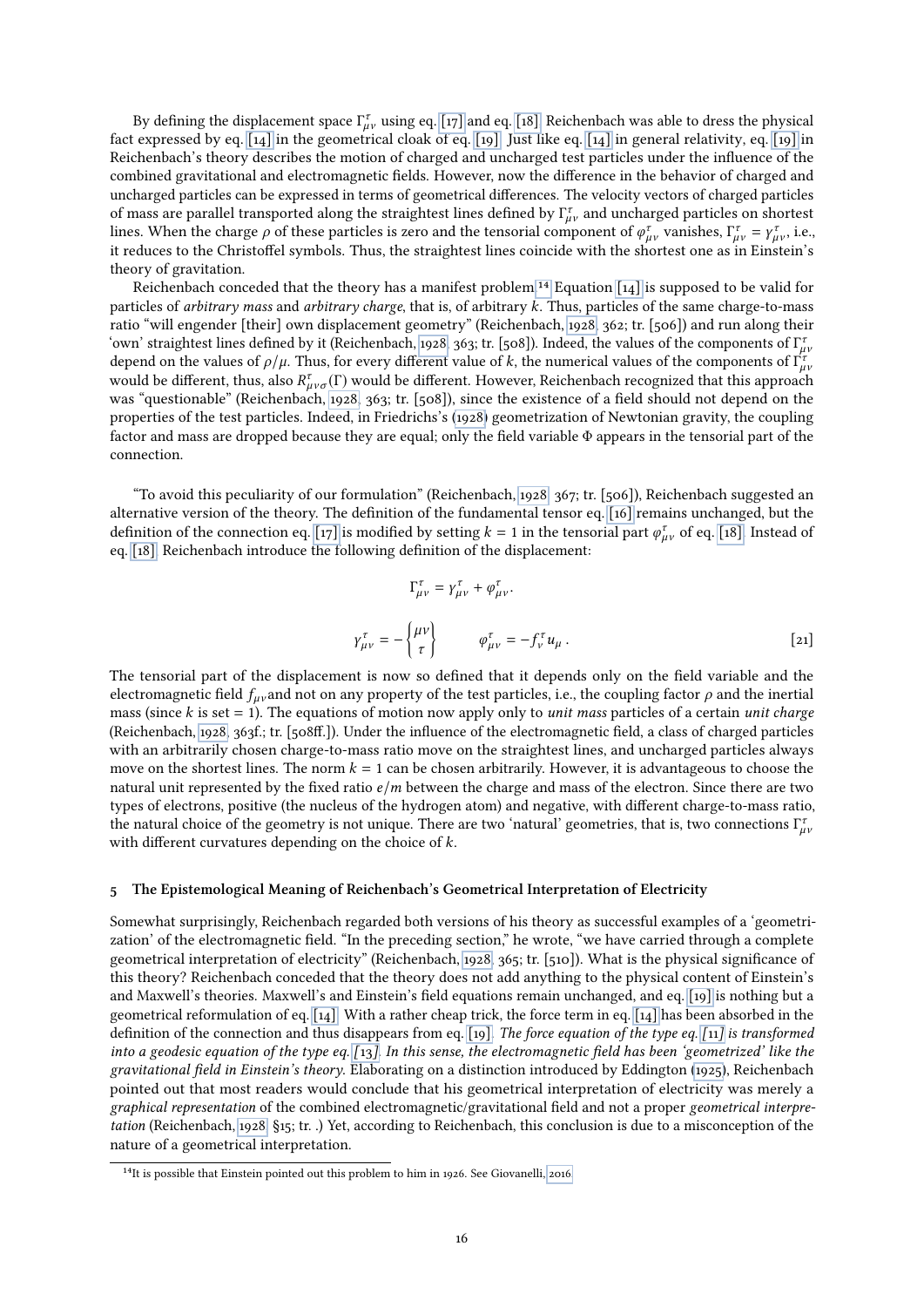Weyl's theory in its first form had the ambition to be a proper geometrical interpretation of the electromagnetism, just like general relativity was a geometrical interpretation of gravitational field; like the latter, it was a theory concerning the behavior of rods and clocks. The scale factor  $\kappa_{\sigma}$  was supposed do determine a change in the rate of ticking of clocks, which could be observed empirically. However, the theory was contradicted by experience. Real rods and clocks do not behave as predicted by the theory. Thus, Weyl forwent the coordinative definition of the transport of lengths in terms of rods and clocks. According to Eddington, Weyl's theory, in this second form, should be regarded as a mere graphical representation (like a pressure-temperature diagram), which does not aim to describe the actual structure of spacetime but simply summarizes empirically well-confirmed laws in a unitary framework (see Ryckman, [2005,](#page-20-30) §8.3). The reason, why the scale four-vector  $\kappa_{\sigma}$  is identified with the electromagnetic four-potential is that they both behave formally in the same way satisfying ??. In Reichenbach's view, his "geometrical interpretation of electricity is not a graphical representation, but a genuine geometrical interpretation" (Reichenbach, [1928,](#page-20-1) 365; tr. [512]). Like the first version of Weyl's theory, both the metric and the displacement were coordinated with the behavior of existing physical systems (rods and clocks and motion of charged and uncharged particles). However, the theory was not in conflict with experience like the first version of Weyl's theory did. In this sense, Reichenbach's considered his geometrical interpretation of the electromagnetic field as no 'worse' than the geometrical interpretation of gravitation provided by general relativity (Reichenbach, [1928,](#page-20-1) 366; tr. [512]).

Reichenbach conceded that an obvious objection can be raised against this conclusion. At first sight, the geometrical interpretation of electricity lacks a basic physical fact analogous to the principle of equivalence principle, that is, the equality of inertial and gravitational mass. According to this principle, the trajectory of a uncharged particle in a gravitational field depends only on its initial position and velocity. As Reichenbach had explained a few pages earlier, if the gravitational and inertial masses were not equal, the paths of freely falling particles would not travel on the same geodesics of the same non-flat spacetime geometry; "different geometries would result in various materials of the mass points" (Reichenbach, [1928,](#page-20-1) 293; m.e.; tr. 256). To keep all particles with different gravitational charge-to-mass ratio  $m_q/m$ , one would need to introduce displacement-geometries of different curvatures depending on structure and material of test particles. At first sight, this is precisely the difference between the electromagnetic field and the gravitational field. Indeed, charged particles of different charge-to-mass ratio  $e/m$ , starting from the same initial conditions, cannot travel on the same paths of the same connection with the same curvature. Thus, "different substances would supply us in this case with different geometries" (Reichenbach, [1928,](#page-20-1) 367; tr. [513]). In other terms, the electromagnetic field is not a universal force like gravitation. However, Reichenbach believed that the geometrical setting he had introduced in the Appendix "was chosen wide enough to express, within a *single geometry*, the corresponding difference in the behavior of charged and uncharged unit mass points" (Reichenbach, [1928,](#page-20-1) 367; m.e.; tr. [513]).

Reichenbach admitted that in the first version of his theory  $\varphi_{\mu\nu}^{\tau} = -kf_{\nu}^{\tau}u_{\mu}$ , each charged particle moves on geodesics of its own connection denonding on its charge-to-mass ratio e/m; however, this is not the geodesics of its own connection depending on its charge-to-mass ratio  $e/m$ ; however, this is not the case in the second version of Reichenbach theory  $\varphi_{\mu\nu}^{\tau} = -f_{\nu}^{\tau} u_{\mu}$ , where the components of the affine connection do not<br>depend on the property of the particles. Thus, Beichenbach concluded "[elypression [21] which depend on the property of the particles. Thus, Reichenbach concluded, "[e]xpression [\[21\]](#page-15-1) which prescribes only the unit ratio of charge and mass is therefore more advantageous than [\[18\]](#page-14-0)" (Reichenbach, [1928,](#page-20-1) 367; tr. [513]). It is true that, in this way, one obtains "different natural geometries for the positive and the negative charge" (Reichenbach, [1928,](#page-20-1) 367; tr. [513]). However, Reichenbach insisted that it is "of extraordinary signicance that this procedure yields only two natural geometries" (Reichenbach, [1928,](#page-20-1) 367; tr. [513]). It is a physical fact that in electromagnetism, there is a difference between positive and negative charge, which produces a geometrical asymmetry; this asymmetry is absent in the case of gravitation where there is only one gravitational charge and thus only one natural geometry. In this sense, Reichenbach argued that this bifurcation may "be taken as an analogy to Einstein's principle of equivalence" (Reichenbach, [1928,](#page-20-1) 367; m.e.; tr. [514]). According to Reichenbach, after all "the equality of gravitational and inertial mass originally represents only a proportionality" (Reichenbach, [1928,](#page-20-1) 367; tr. [513]). Indeed, also in the case of general relativity, we set the gravitational charge-to-mass ratio  $m_q/m = 1$ , just like in Reichenbach's theory one normalizes the electric charge-to-mass ratio of the electron as  $e/m = 1$ .

This conclusion is, as we shall see, puzzling, to say the least of it. However, it is on its basis that Reichenbach tries to convince his readers that the geometrical cloak he had tailored fits well the physical body of the combined electromagnetic/gravitational field. This conviction is, unfortunately, the keystone of Reichenbach's argument. Einstein had found in Riemannian geometry a good cloak that fits the body, the gravitational field. This cloak was also particularly suitable to reveal something new about the form of body that it covers, that is, about properties of the gravitational field that were previously unknown (Mercury perihelion, light deflection, red shift, gravitational waves, etc.). Reichenbach's non-Riemannian geometry was an equally good cloak. However, that cloak did not reveal anything new about the underlining body, the combined gravitational/electromagnetic field. Thus, covering a field with a geometrical cloak might be the manifestation of great mathematical ingenuity, but it is no guarantee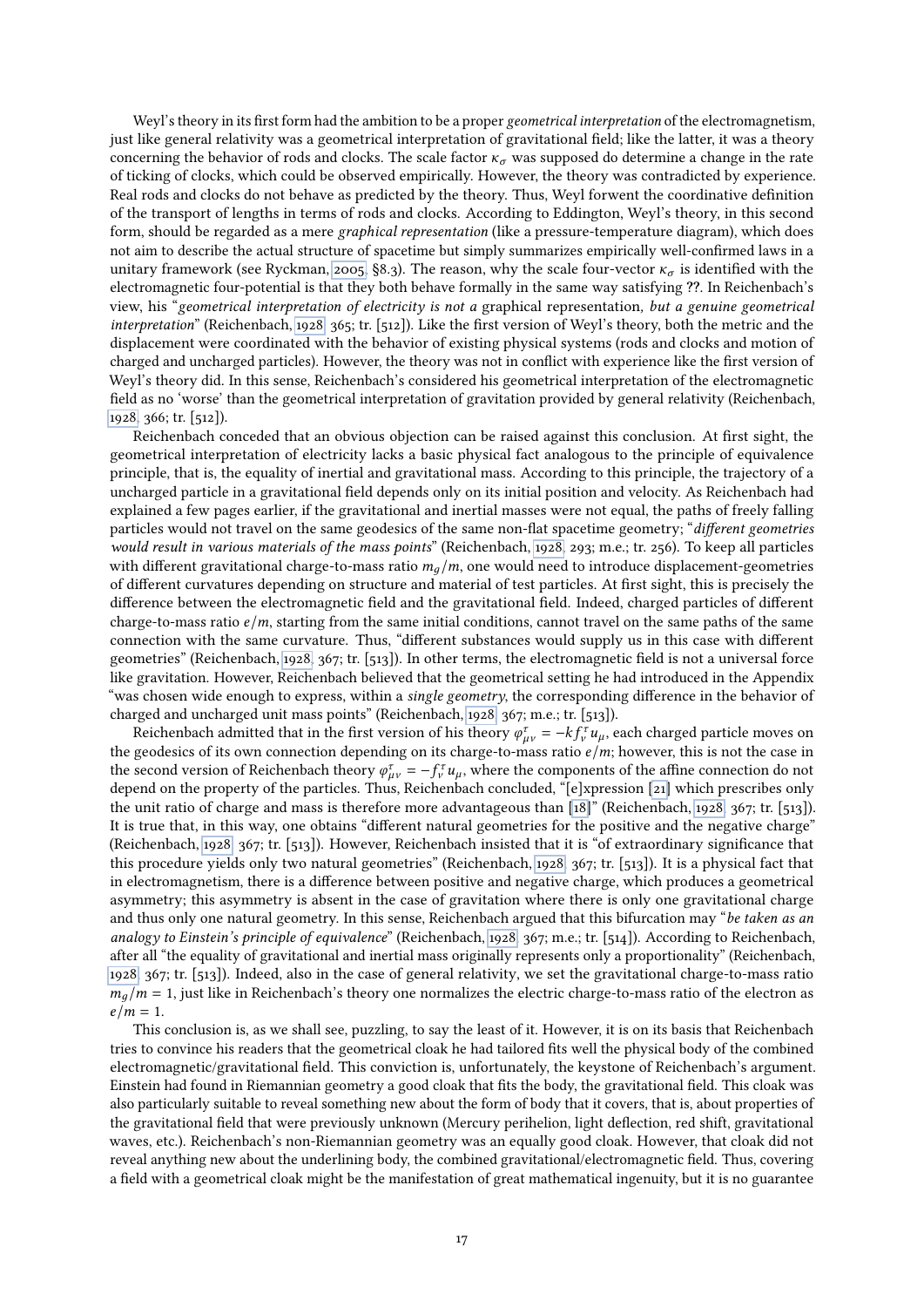#### of physical insight:

Is it not true, though, that the geometrical interpretation of gravitation has brought about an advance of physics? It has *brought* about it, yes, but it is not *identical* with this progress. It has led, in its effects, to a physical discovery, but it in itself is not this discovery. [. . .] We must therefore recognize that the geometrical interpretation of gravitation has attained its important position in the historical development of science, because it has led to new physical insights. The geometrical interpretation itself is merely a formulation, a visualization of these new insights. What we have attained with our geometrical interpretation of electricity is an analogous formulation of physical insights regarding electricity, but these insights are not physically new. As long as the geometrical interpretation of electricity does not act as a heuristic principle, its sole value will lie in the visualization it provides (Reichenbach, [1928,](#page-20-1) 368; tr. [516]).

Einstein's geometrical interpretation of gravitation has led to a new set of field equations and equations of motion. The latter replaced the old Newtonian theory of gravitation and led to new confirmed predictions. Reichenbach's theory has also provided a complete geometrical interpretation of the two fields; however, Reichenbach continued to say that such "geometrical interpretation of electricity constitutes no more advance in physical knowledge" (Reichenbach, [1928,](#page-20-1) 368; tr. [514]). Indeed, the theory reproduces the empirical content of Maxwell's or Einstein's theory, the eld equations are the same, and equations of motion have received only a cosmetic redesign. "Rewriting the theory in this fashion would tell us nothing about the reality that we did not know before" (Reichenbach, [1928,](#page-20-1) 368; tr. [514]). The recognition of this difference was, according to Reichenbach, an important epistemological achievement. Relativists, especially under the influence of Weyl, have always "defended the idea that the geometrical interpretation of electricity constitutes something which is physically essential" (Reichenbach, [1928,](#page-20-1) 368; tr. [515]). Reichenbach could demonstrate that this is not the case. He had provided a good geometrical reinterpretation of already well-known physical laws that does not bring anything physically new. "This epistemological insight might very well be helpful to the physicist, by showing him the limitations of his method and making it easier for him to free himself from the enchantment of a unified field theory" (Reichenbach, [1928,](#page-20-1) 368; tr. [519]).

### Conclusion

At the beginning of 1928, Einstein published a brief review of the Philosophie der Raum-Zeit-Lehre (Einstein, [1928b\)](#page-19-19) in the Deutsche Literaturzeitung. Einstein clearly recognized the importance of the Appendix, part of which he had read as a draft 2 years earlier (Giovanelli, [2016\)](#page-20-2). Einstein explicitly shared Reichenbach's skepticism toward the rhetorics of the 'geometrization of physics' that was widespread in technical and philosophical literature: "In this chapter, [the Appendix] just like in the preceding—in my opinion quite rightly—it is argued that the claim that general relativity is an attempt to reduce physics to geometry is unfounded" (Einstein, [1928b,](#page-19-19) 20; m.e.). Thus, Einstein explicitly identied the question of 'geometrization' as the fundamental issue of the last chapter on general relativity and of the Appendix in Reichenbach's book. At that time, this matter was close to Einstein's heart (Lehmkuhl, [2014\)](#page-20-10), as it is testified by Einstein's contemporary review (Einstein, [1928c\)](#page-19-20) of a book by French philosopher Emile Meyerson [\(1925\)](#page-20-36). There, Einstein criticizes Meyerson for having given too much weight to the ´ idea that general relativity has reduced physics to geometry (Giovanelli, [2018\)](#page-20-37).

However, Einstein's endorsement of Reichenbach's criticism of the geometrization parlance should be taken with a grain of salt. As Einstein had tried to explain to him in private correspondence, Reichenbach was right for the wrong reasons (Giovanelli, [2016\)](#page-20-2). Indeed, Reichenbach laid down a surprisingly bad argument to make a good point. This is the reason why we speak of a 'geometrical' interpretation of gravitation is the universality of free fall. Because of the weak equivalence principle, which establishes the equality of gravitational charge and inertial mass, it is possible to assure that all particles of whatever gravitational charge-to-mass ratio  $m_q/m$ , given the same initial conditions, follow the same trajectory—a geodesic of a generally non-flat Riemannian spacetime—under the influence of the sole gravitational field (Reichenbach, [1928,](#page-20-1) 293; tr. 256). In this sense, one can say that geometry replaces the concept of gravitational force, and the trajectories of free-falling particles are determined not by a force equation but by a geodesic equation (Reichenbach, [1928,](#page-20-1) 293; tr. 256). If the weak equivalence principle did not hold, the geometrization of gravitation would fail. Test particles with different gravitational charge-to-mass ratio  $m_q/m$  would all move on geodesics only if one introduces connections with different curvatures of each type of particles. However, the properties of a real field cannot depend on the properties of the test particles. Thus, one should conclude that without the weak equivalence principle, the geometric description of a geometrical interpretation of field breaks down.

A comparison with Friedrichs's [\(1928\)](#page-19-3) geometrization of Newtonian gravity is instructive (see above section [3\)](#page-8-3). Such geometrization works because the inertial mass and the coupling factor cancel out, and only the scalar potential  $\Phi$  enters in the tensorial part  $\varphi_{\mu\nu}^{\tau} = -g_{\mu\nu}h^{\rho\sigma}\partial\Phi/\partial x_{\sigma}$  of the connection in eq. [\[12\].](#page-9-1) It does not seem<br>to be nossible to apply this stratagem to other types of interaction, where the ratio o to be possible to apply this stratagem to other types of interaction, where the ratio of the inertial mass to the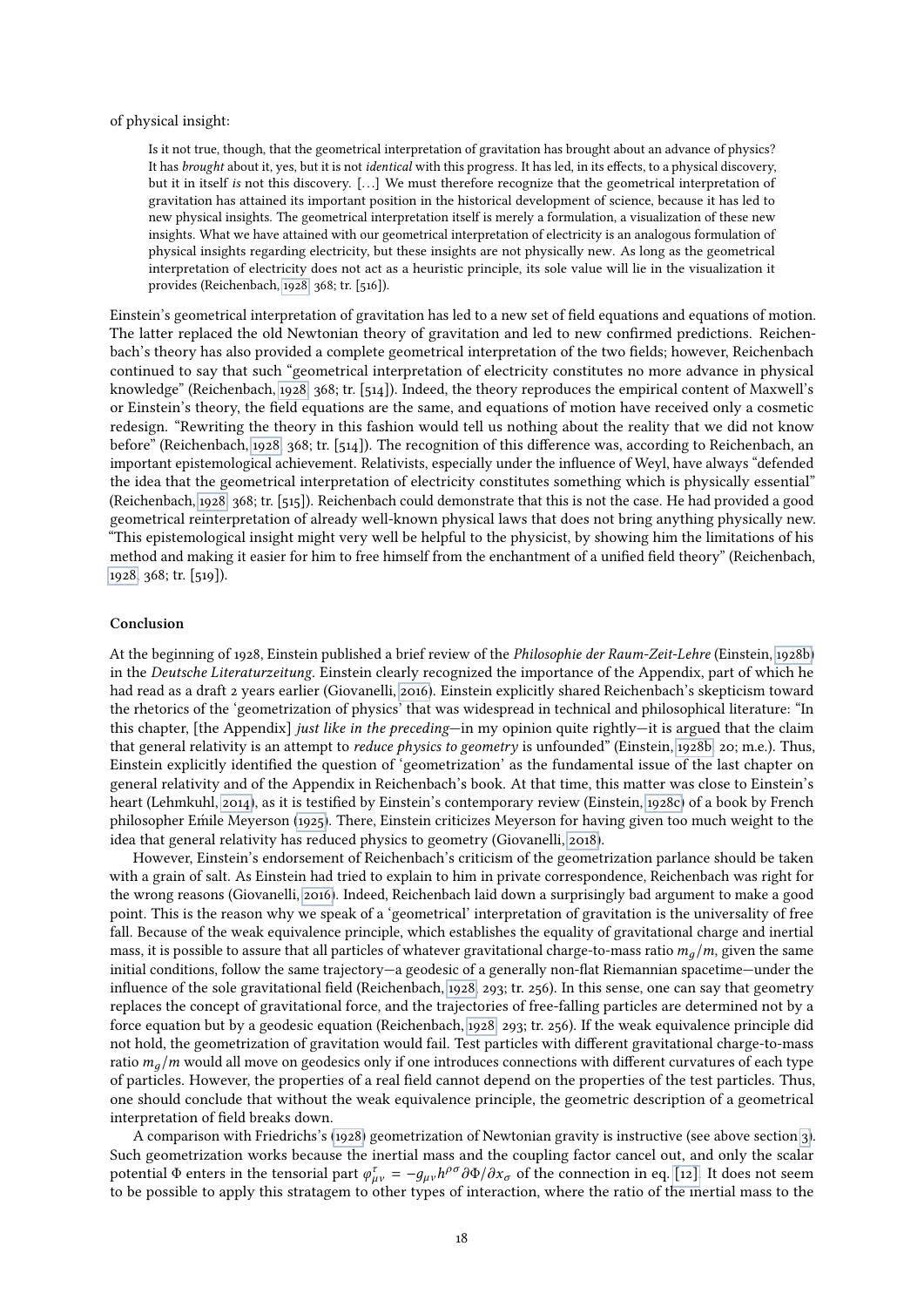coupling factor is not the same for all bodies (see Friedman, [1983,](#page-19-11) 197). Reichenbach's theory proves exactly this point, and it is puzzling that Reichenbach tries to defend the very opposite claim. In the first version of his theory, indeed all particles of any electrical charge-to-mass ratio  $e/m$  travel on geodesics, but of connections of different curvature. In fact, the components of Reichenbach's connection depend on the charge-to-mass ratio, which is encoded in the tensorial part of the connection  $\varphi_{\mu\nu}^{\tau} = -kf_{\nu}^{\tau}u_{\mu}$ , where  $k = e/m$ . In the second version of the theory  $k = 1$  and therefore the ratio  $e/m$  does not appear in the tensorial part of the connectio theory  $k = 1$ , and, therefore, the ratio  $e/m$  does not appear in the tensorial part of the connection  $\varphi_{\mu\nu}^{\tau} = -f_{\nu}^{\tau}u_{\mu}$ .<br>However the cure is worse than the disease. If the charge-to-mass ratio  $e/m$  cannot be However, the cure is worse than the disease. If the charge-to-mass ratio  $e/m$  cannot be absorbed in the definition of the connection, it must appear explicitly in the equations of motion. This implies that only one type of particle travels on geodesics, that is, particles with a certain fixed and arbitrary chose electrical charge-to-mass ratio  $e/m$ , say electrons. Reichenbach claims that this is an analogon of the equivalence principle, because in both cases, the charge-to-mass ratio is set equal to 1. However, this claim is, to say the least, preposterous. The basis of the weak equivalence principle is the experimental fact that all particles have the same gravitational charge-to-mass ratio, which, therefore, can be set as = 1. The equivalence principle does not claim that particles have in general different charge-to-mass ratio, and we can arbitrarily set  $= 1$  the charge-to-mass ratio of one class of particles.

Thus, Reichenbach's theory proves the opposite of what Reichenbach wanted to prove. In a four-dimensional setting, it is *impossible* to make all charged and uncharged particles to move on the geodesics of the *same* connection with the same curvature. Reichenbach had found a geometrical cloak, but the cloak did not fit the body, the combined electromagnetic/gravitational field, however one tries to stretch it. What Reichenbach's theory demonstrates is that the electromagnetic field *cannot* be geometrized, at least if one takes Reichenbach's own definition of geometrization. Unfortunately, Reichenbach did not seem to have ever questioned the content of the Appendix (Einstein, [1928a,](#page-19-21) [1929\)](#page-19-22). I could not find a convincing explanation for Reichenbach's resounding blunder. Reichenbach's Appendix, in spite of admirable display of knowledge of the differential geometry of his time, is ultimately somewhat underwhelming for the philosopher of physics. If Reichenbach had read Friedrichs's [\(1928\)](#page-19-3) paper (see above section [3\)](#page-8-3), he might have found there a much better example of geometrization of a physical theory that does not change its physical content. At the same time, he might have realized that for non-gravitational interactions, the trick of absorbing the force term into the denition of the connection inevitably fails. Without the weak equivalence principle, the geometrization of a physical field is a non-starter (Droz-Vincent, [1967,](#page-19-23) cf., however,).

Nevertheless, the Appendix is a significant document for the historian of the philosophy of science. The Appendix gives more weight to a central issue of the Philosophie der Raum-Zeit-Lehre, the critique of the 'geometrization' program, which, in spite of being explicitly emphasized by Einstein [\(1928b\)](#page-19-19) in his review, has been completely neglected in Reichenbach scholarship—including Coffa's [\(1979\)](#page-19-0) paper, the only one dedicated to the Appendix. Reichenbach's interpretation of general relativity appeared in a very different light once he had presented the theory as based on two separate, but compatible structures, the displacement and the metric, the inertial and the chronogeometrical structure. The peculiarity of general relativity, in Reichenbach's view, is the fact that the metric and the connection are fully compatible. Physically, this means that moving particles, and rods and clocks, when under the influence of the sole gravitational field, define a single geometry; they measure the same values of the components of the curvature  $R^{\tau}_{\mu\nu\sigma}$ . Nevertheless, Reichenbach invited his readers not to linger to admire this fancy geometrical cloak. What is essential in Einstein's theory is what the clo linger to admire this fancy geometrical cloak. What is essential in Einstein's theory is what the cloak covers, the universal coupling of gravitation with all other fields. In Reichenbach's view, only a yet to be developed theory of matter (Reichenbach, [1928,](#page-20-1) 233; tr. 201) can assure that all coupling constants are indeed constant. If this would not be the case, different material devices, made up of different non-gravitational fields and particles, will yield different geometrical results. "The theory of relativity did not convert a part of physics into geometry. On the contrary, even more physics is involved in geometry, than was suggested by the empirical theory of physical geometry" (Reichenbach, [1928,](#page-20-1) 295; tr. 256).

#### <span id="page-18-0"></span>A Reichenbach's Classification of Geometries

| $K_{\mu\nu,\sigma} = \nabla_{\sigma} g_{\mu\nu}$  | $J_{\mu\nu,\tau} = \frac{1}{2}\Gamma^{\tau}_{\mu\nu} - \Gamma^{\tau}_{\nu\mu}$ |
|---------------------------------------------------|--------------------------------------------------------------------------------|
| metricity tensor                                  | asymmetry tensor                                                               |
| $K_{\mu\nu,\sigma} \neq 0$                        | $J_{\mu\nu,\tau}\neq 0$                                                        |
| Dot products and lengths of vectors not preserved | Infinitesimal parallelograms do not exist                                      |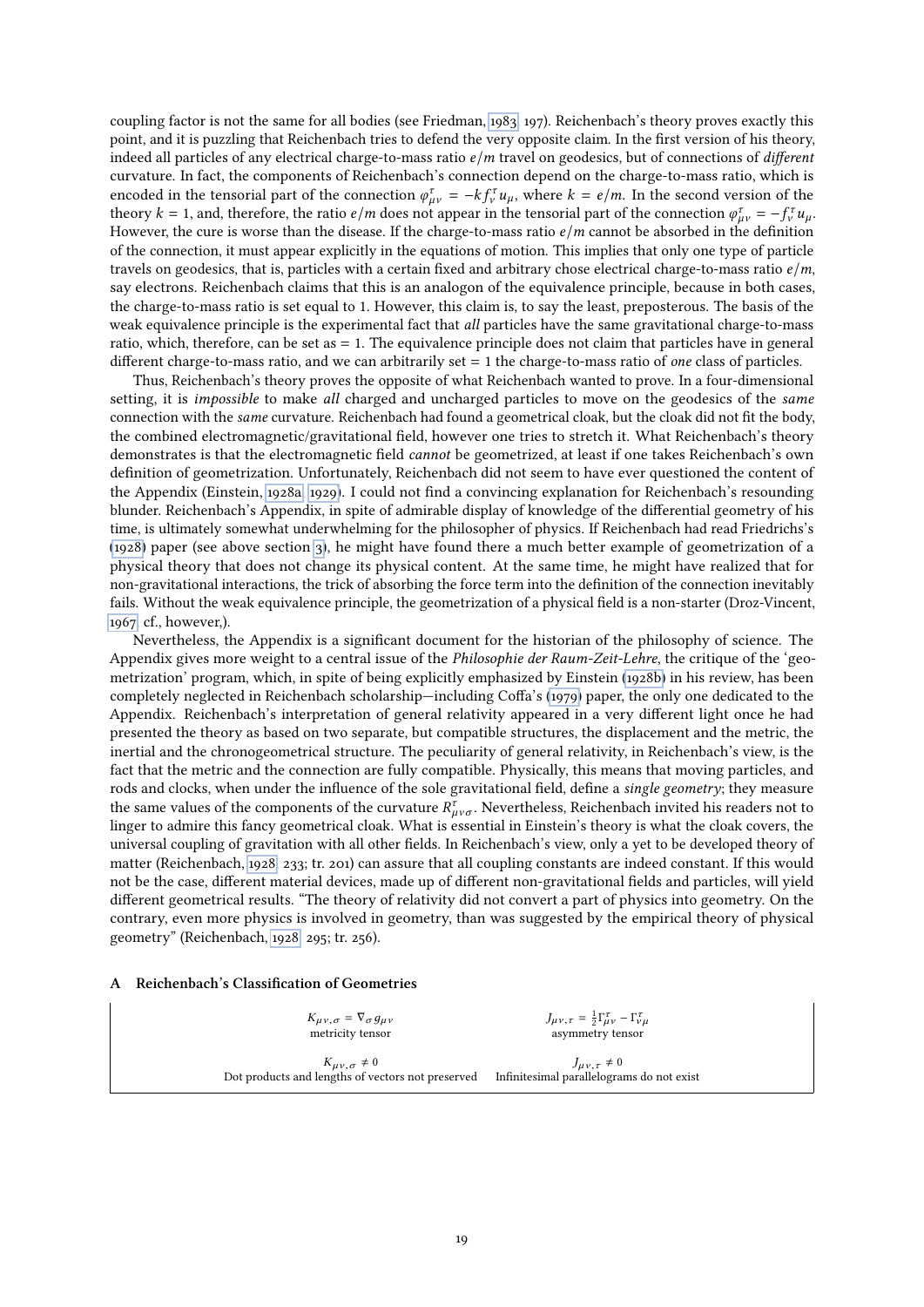

#### Reichenbach's Geometry

 $K_{\mu\nu,\sigma} = 0$   $J_{\mu\nu,\tau} \neq 0$ 

Auto-parallel Curves  $\neq$  Geodesic Curves

#### Abbreviations

- CPAE Albert Einstein (1987–). The Collected Papers of Albert Einstein. Ed. by John Stachel et al. 15 vols. Princeton: Princeton University Press, 1987–.
- HR Archives of Scientific Philosophy (1891–1953). The Hans Reichenbach Papers. 1891–1953.

#### References

- <span id="page-19-4"></span>Cartan, Élie (1923). "Sur les variétés à connexion affine et la théorie de la relativité généralisée." Premiére partie. Annales scientifiques de l'École Normale Supérieure 40, 325–412.
- <span id="page-19-5"></span>(1924). "Sur les variétés à connexion affine, et la théorie de la relativité généralisée." Premiére partie, Suite. Annales scientifiques de l'École Normale Supérieure 41, 1–25.
- <span id="page-19-0"></span>Coffa, Alberto J. (1979). "Elective Affinities. Weyl and Reichenbach." In: Hans Reichenbach, Logical Empiricist. Ed. by Wesley C. Salmon. Dordrecht/Boston: Reidel, 1979, 267–304.

<span id="page-19-23"></span>Droz-Vincent, Philippe (1967). "Electromagnetism and Geodesics." Il Nuovo Cimento 51, 555–556.

- <span id="page-19-2"></span>Eddington, Arthur Stanley (1921). "A Generalization of Weyl's Theory of the Electromagnetic and Gravitation fields." Proceedings of the Royal Society London 99, 104–121.
- <span id="page-19-9"></span>(1923). The Mathematical Theory of Relativity. Cambridge: University Press, 1923.
- <span id="page-19-10"></span>— (1925). Relativitätstheorie in mathematischer Behandlung. Mit einem Anhang "Eddingtons Theorie und Hamiltonsches Prinzip" von Albert Einstein. Trans. by Alexander Ostrowski and Harry Schmidt. Berlin: Springer, 1925. German translation of Eddington, [1923.](#page-19-9)

<span id="page-19-12"></span>Einstein, Albert (1918). "Review of Weyl, Raum–Zeit–Materie [Weyl, [1918b\]](#page-20-38)." Die Naturwissenschaften 6, 373. Repr. in [CPAE,](#page-0-1) Vol. 7, Doc. 10.

- <span id="page-19-16"></span>— (1921). Geometrie und Erfahrung. Erweiterte Fassung des Festvortrages gehalten an der Preussischen Akademie der Wissenschaften zu Berlin am 27. Januar 1921. Berlin: Springer, 1921. Repr. in [CPAE,](#page-0-1) Vol. 7, Doc. 52.
- <span id="page-19-13"></span>(1923a). "The Theory of the Affine field." Nature 2812, 448-449. Repr. in [CPAE,](#page-0-1) Vol. 14, Doc. 123.
- <span id="page-19-14"></span>— (1923b). "Zur allgemeinen Relativitätstheorie." Sitzungsberichte der Preußischen Akademie der Wissenschaften, Physikalisch-mathematische Klasse, 32–38, 76–77. Repr. in [CPAE,](#page-0-1) Vol. 13, Doc. 425.
- <span id="page-19-17"></span>— (1924). "Review of Elsbach, Kant und Einstein [Elsbach, [1924\]](#page-19-24)." Deutsche Literaturzeitung 45, 1685–1692. Repr. in [CPAE,](#page-0-1) Vol. 14, Doc. 321.
- <span id="page-19-15"></span>— (1925a). "Eddingtons Theorie und Hamiltonsches Prinzip." In: Eddington, Arthur Stanley. [Relativitätstheorie in mathematischer Behandlung](#page-19-10). Mit einem Anhang "Eddingtons Theorie und Hamiltonsches Prinzip" von Albert Einstein. Trans. by Alexander Ostrowski and Harry Schmidt. Berlin: Springer, 1925. Repr. in [CPAE,](#page-0-1) Vol. 14, Doc. 282.
- <span id="page-19-1"></span>— (1925b). "Einheitliche Feldtheorie von Gravitation und Elektrizität." Sitzungsberichte der Preußischen Akademie der Wissenschaften, Physikalisch-mathematische Klasse, 414–419. Repr. in [CPAE,](#page-0-1) Vol. 15, Doc. 17.
- <span id="page-19-18"></span>— (1926). Space-Time. In: Encyclopædia Britannica. Ed. by James Louis Garvin. 13th ed. London/New York: Encyclopædia Britannica, Inc., 1926, 608–609. Repr. in [CPAE,](#page-0-1) Vol. 15, Doc. 148.
- <span id="page-19-7"></span>— (1927a). "Zu Kaluzas Theorie des Zusammenhanges von Gravitation und Elektrizität." Erste und zweite Mitteilung. Sitzungsberichte der Preußischen Akademie der Wissenschaften, Physikalisch-mathematische Klasse, 23–25, 26–30.
- <span id="page-19-8"></span>— (1927b). "Zu Kaluzas Theorie des Zusammenhanges von Gravitation und Elektrizität." Zweite Mitteilung. Sitzungsberichte der Preußischen Akademie der Wissenschaften, Physikalisch-mathematische Klasse, 26–30.
- <span id="page-19-21"></span>— (1928a). "Neue Möglichkeit für eine einheitliche Feldtheorie von Gravitation und Elektrizität." Sitzungsberichte der Preußischen Akademie der Wissenschaften, Physikalisch-mathematische Klasse, 224–227.
- <span id="page-19-19"></span>— (1928b). "Review of Reichenbach, Philosophie der Raum-Zeit-Lehre [Reichenbach, [1928\]](#page-20-1)." Deutsche Literaturzeitung 49, 19–20.
- <span id="page-19-20"></span>(1928c). "Riemanngeometrie mit Aufrechterhaltung des Begriffes des Fern-Parallelismus." Sitzungsberichte der Preußischen Akademie der Wissenschaften, Physikalisch-mathematische Klasse, 217–221.
- <span id="page-19-22"></span>— (1929). "Zur einheitlichen Feldtheorie." Sitzungsberichte der Preußischen Akademie der Wissenschaften, Physikalisch-mathematische Klasse,  $2 - 7.$
- <span id="page-19-24"></span>Elsbach, Alfred Coppel (1924). Kant und Einstein. Untersuchungen über das Verhältnis der modernen Erkenntnistheorie zur Relativitätstheorie. Berlin: de Gruyter, 1924. Repr. in [CPAE,](#page-0-1) Vol. 14, Doc. 321.

<span id="page-19-11"></span>Friedman, Michael (1983). Foundations of Space-Time Theories. Relativistic Physics and Philosophy of Science. Princeton: Princeton University Press, 1983.

- <span id="page-19-3"></span>Friedrichs, Kurt (1928). "Eine invariante Formulierung des Newtonschen Gravitationsgesetzes und des Grenzüberganges vom Einsteinschen zum Newtonschen Gesetz." Mathematische Annalen 98, 566–575.
- <span id="page-19-6"></span>Giovanelli, Marco (2014). "Rev. of Neuber, Matthias, Die Grenzen des Revisionismus: Schlick, Cassirer und das Raumproblem." Journal for General Philosophy of Science 45, 393–401.